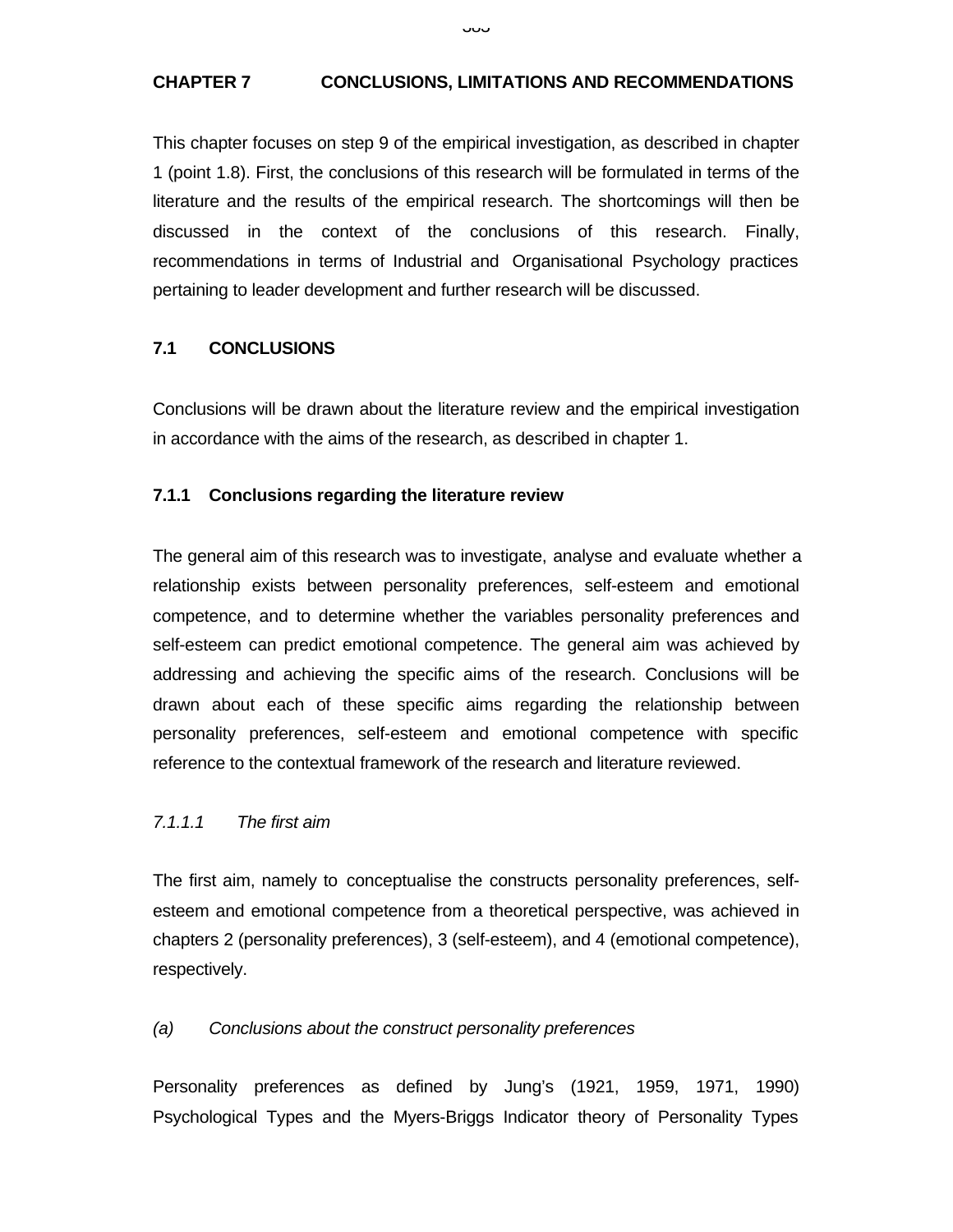(Myers, 1987) provide for a theoretical understanding of individual differences in emotional response behaviour. More specifically, the following can be concluded:

- Individuals have preferred modes of emotional expression and interrelating with their external environment. People have opposite ways of using psychological energy, opposite ways of gathering information, opposite ways of coming to conclusions, opposite styles of relating to the outside world and opposite ways of self-regulation and self-evaluation.
- People have a natural, probably inborn, preference for a pair of opposite mental functions and attitudes. Overuse of one's dominant (preferred) mental function and attitudes leads to the neglect of nonpreferred functions and attitudes, resulting in one-sided development and rigidity in response behaviour.
- The psyche is self-regulating, moving people in the direction of wholeness, completion and individuation through the unconscious triggering of the inferior function. Role behaviour that requires the use of the nonpreferred functions, particularly the inferior function, may lead to emotional dissonance and the unconscious eruption of the inferior function. In addition, a work climate that stresses conformity to particular role behaviour and that rejects nonconformity thwarts the process of personality development. People experience emotional dissonance in the expression of inauthentic behaviour (the forced use of non-preferred functions and attitudes), resulting in feelings of inferiority, incompetence, and negative self-esteem.
- An understanding of personality preferences can aid people's personality development. Personality Type theory provides a structured self-regulation and development framework. People can learn to consciously develop and use their non-preferred functions and attitudes in service of their preferred functions and attitudes, leading to experiences of deep authenticity and positive self-esteem.
- Knowledge and understanding of one's personality preferences will enhance individual self-awareness, which in turn will enable individuals to develop a strong inner sense of the authentic self. This will help them to become more creative, flexible and receptive to adaptive and self-regulation behaviour.

ייט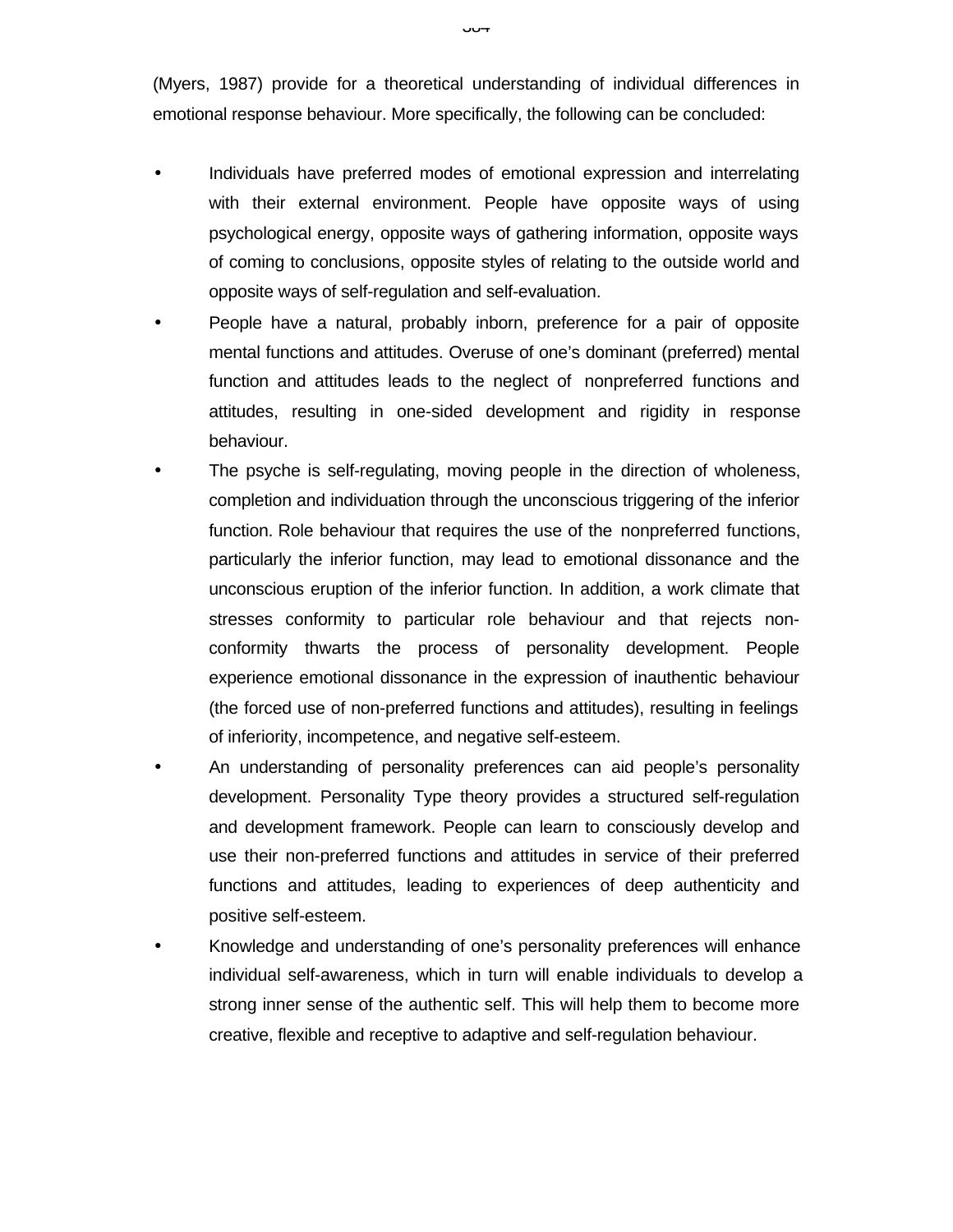#### *(b) Conclusions about the construct self-esteem*

Considerably less attention appears to have been paid to the self-esteem relationship among adults, particularly in an organisational context. Much of the research on changing the self-esteem of adults has been conducted in clinical and educational settings. Based on the literature review, the following conclusions about the construct self-esteem can be made:

- The construct self-esteem should be studied from a multi-dimensional perspective, including the affective, cognitive, and social/interpersonal aspects of efficacious functioning in the socio-cultural domain in which it manifests itself.
- Self-esteem is described as a socially situated experience which does not merely consist of constant or variable psychological states. The socially constructed emotions that give rise to high or low self-esteem arise at predictable times and places under the influence of role requirements embedded in a Western societal culture, with its particular notions about status relationships, success or failure in the attainment of socially prescribed goals, and the actual or imagined evaluative judgments of others.
- Self-esteem depends on the situation and its role behaviour demands. People manage self-esteem in the same way they manage their emotions. Within limits, people can lower or elevate self-esteem in response to role behaviour requirements, presenting a self with appropriate manifestations.
- Authentic self-expression (such as true type experiences) enables individuals to immerse themselves in a valued and esteemed self-conception, thereby deriving intrinsic positive feelings from being themselves and reinforcing the worth of the self-conception.
- Emotional dissonance occurs when the expected role behaviour demands the use of less preferred and least developed functions and attitudes. One regards oneself as behaving inauthentically, leading to one not feeling oneself – one may even feel inefficient, incompetent, which may lead to experiences of negative self-esteem.
- Positive self-esteem is related to surface authenticity, which is concerned with a sense of self-efficacious behaviour and positive evaluations and feelings about oneself in a given social encounter or situation. Surface authenticity occurs when a situation allows the experience of deep authenticity (being

نٽن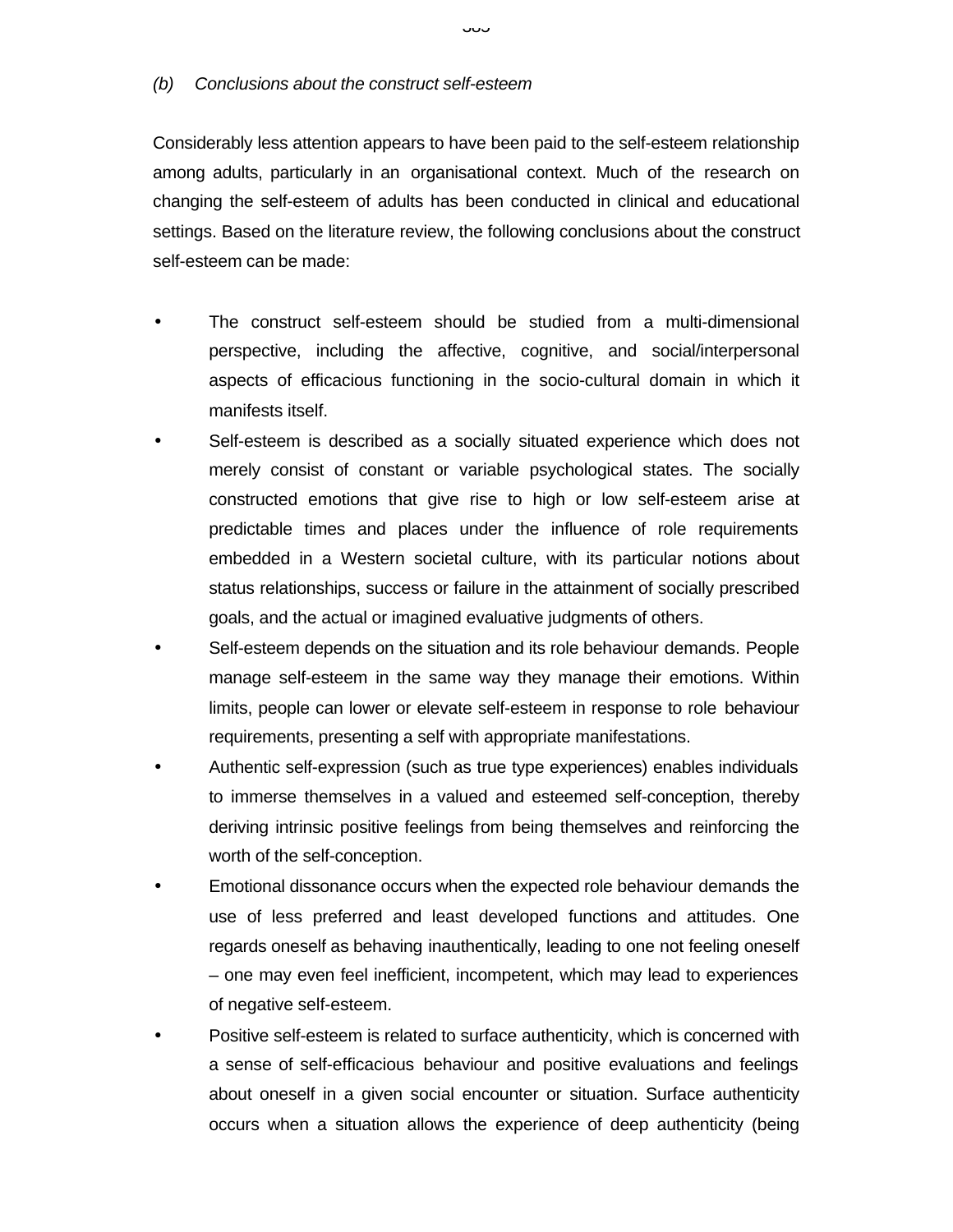oneself). Surface inauthenticity (negative or low self-esteem) occurs when people engage in behaviour that does not allow authentic self-expression, leading to emotional dissonance and even distress.

- Low self-esteem individuals will tend to underestimate themselves in terms of self-evaluations, while high self-esteem individuals may tend to overestimate themselves. People with low self-esteem are motivated to protect their sense of self-esteem and will therefore behave in a cautious, noncommittal fashion in their self-descriptions. They tend to lack a firm, elaborate self-concept (due to experiences of deep inauthenticity) and find it difficult to present themselves in either a strongly positive or negative fashion. Encountering a new or demanding situation, their first concern apparently is to prevent disaster, and so they act in ways designed to protect themselves from the dangers of failure, social rejection, and often humiliation (surface acting).
- People who are high in self-esteem approach evaluative situations with a high degree of confidence (due to experiences of deep authenticity, leading to deep acting), viewing the situations as an opportunity to do well and to further enhance the self. They may therefore tend to present themselves in an unrealistically positive manner.

#### *(c) Conclusions about the construct emotional competence*

Emotional competence is an understanding of one's own and others' emotions, the tendency to display emotion in a situationally and culturally appropriate manner, and the ability to inhibit or modulate experienced and expressed emotion and emotionally derived behaviour as needed to achieve goals in a socially acceptable manner. More specific conclusions about the construct emotional competence are the following:

- Emotional competence is the component unit of the response repertoire of emotional intelligence that constitutes the response capability of a person.
- Emotional competencies are the observed emotional intelligence variables and abilities, the reference dimensions with which the skills underlying emotional intelligence may be described more parsimoniously. In organisational contexts, emotional competence is reflected in understanding the emotional culture and climate associated with one's work role and organisation; accurately appraising one's emotions and being able and willing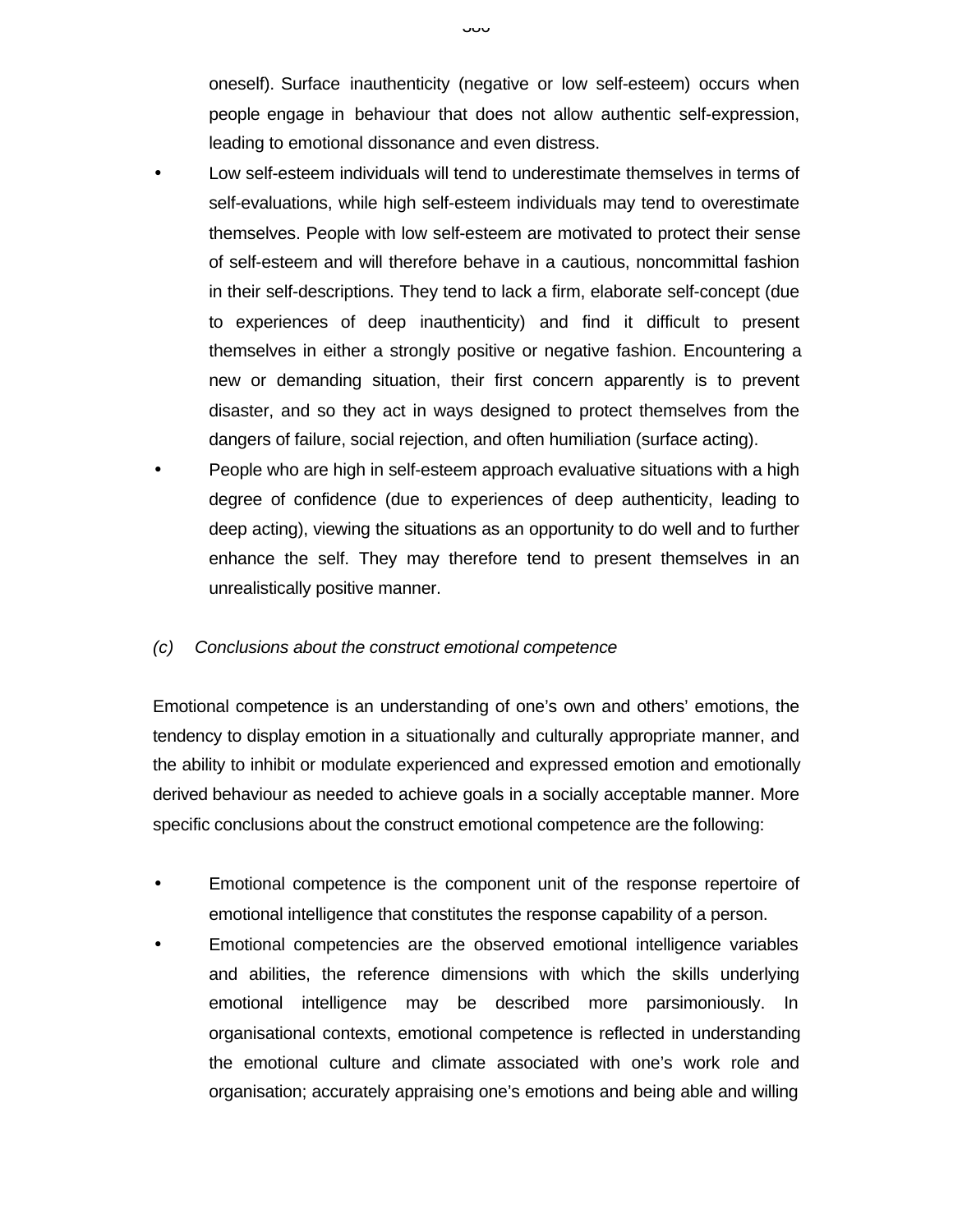to regulate them and their expression (surface and deep acting), for personal and organisational goals; and accurately appraising the emotions of others.

- The emotional intelligence structure (the source traits, abilities, attributes, and values) of individuals remains essentially the same, while the surface traits (emotional competencies – the operative skills, knowledge, needs) may change with time or with a given situation. Emotional intelligence abilities can be used to predict the level on a particular emotional competency that a person can attain if given the opportunity to learn the competency. Emotional competence is developable and can be learned.
- Individuals with the same emotional intelligence structure, that is, the same abilities, attributes and values, can still differ in their behaviour and therefore in their behavioural outcomes as a function of differing personality style preferences and self-esteem (experiences of deep and surface authenticity or inauthenticity lead to surface or deep acting).
- Modeling emotional competence has the potential to influence people's motivation to demonstrate competent behaviour in their work by widening their vision of the discretionary behaviour available within their role and triggering emotions that buoy feelings of competence which are self-esteem enhancing.
- Modeling emotional competence has the potential to transform the quality of connections between people in organisations by changing the relational knowledge, beliefs, and routines that people use in their work, as well as triggering emotions that sustain resourcefulness between people.
- Modeling emotional competence has the potential to transform the organisation as a whole through changing people's participation and felt connection to the organisation's mission and goals.

### *7.1.1.2 The second aim*

The second aim, namely to conceptualise the relationship between personality preferences, self-esteem and emotional competence in terms of explanatory theoretical models of these three constructs and to propose an integrated model which describes the theoretical relationship between the three constructs, has been achieved in the theoretical integration following chapter 4. The following specific conclusions are made: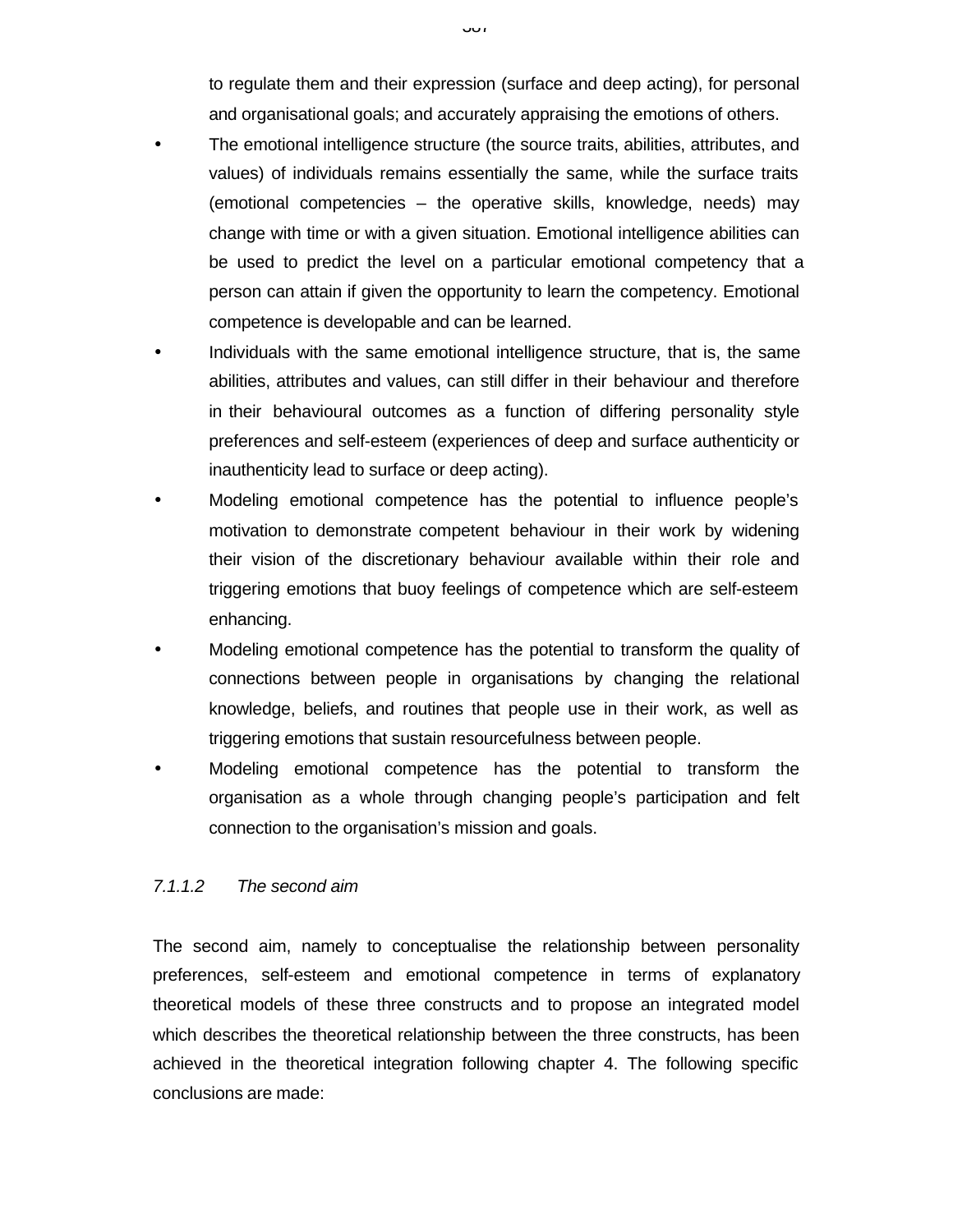# *(a) Conclusions about the theoretical relationship between personality preferences and self- esteem*

Personality preferences and self-esteem can be linked with individuals' selfperceptions and experiences of authenticity during social interactions in the workplace. Authentic self-expression (deep authenticity or true type experiences) enables individuals to immerse themselves in a valued and esteemed selfconception. Emotional dissonance occurs when the expected role behaviour demands the use of less preferred and least developed functions and attitudes. Emotional dissonance is positively related to emotional exhaustion, job dissatisfaction, work alienation, depressed mood, and low self-esteem. Positive selfesteem or surface authenticity occurs when a situation allows the expression of one's natural type, leading to a sense of efficacy and positive feelings about oneself as being accepted by the social group. Individuals experiencing low or no emotional dissonance between being their authentic selves (expressing their true personality preferences) and being allowed to be their authentic selves tend to have a positive self-esteem. Individuals who are not allowed to express their authentic selves or who are frowned on for doing so tend to feel rejected, leading to negative self-esteem and even distress (and consequently experiences of the unconscious eruption of the inferior function).

# *(b) Conclusions about the theoretical relationship between personality preferences and emotional competence*

People differ in the demonstration of emotional competence to the degree that they have learned to consciously apply and use all four of their mental functions (dominant and non-preferred functions). Furthermore, people with a particular preference for the use of a particular dominant mental function and preferred attitude may only be able to demonstrate a competency in some but not all of the behaviours related to emotional competence. Knowledge of one's personality preferences will assist one to develop emotional competence; on the other hand, the development of emotional competence will aid personality development through enabling the differentiation and balancing of the use of all four of the mental functions and attitudes, thus allowing for authentic self-expression and acting.

#### טטט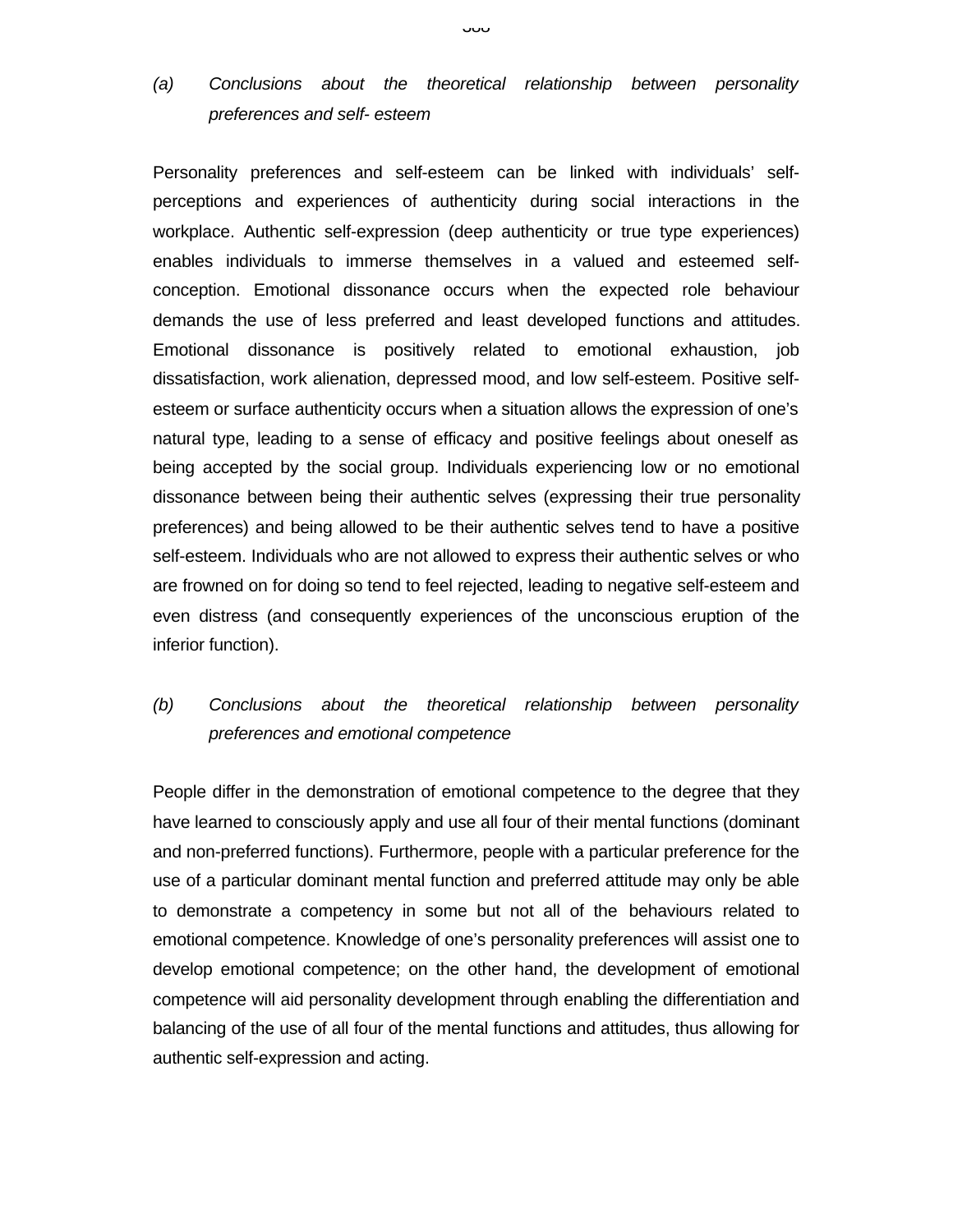# *(d) Conclusions about the theoretical relationship between self-esteem and emotional competence*

Self-esteem influences individuals' cognitive and affective responses which may inhibit the demonstration of emotional competence. High self-esteem people are usually motivated to enhance their sense of self-esteem and will therefore be willing to model emotional competence. They may also be more inclined to present themselves in an unrealistically positive manner than are low self-esteem individuals, resulting in an overestimation in their self-evaluation of their emotional competence. People with low self-esteem may lack a firm, elaborate self-concept, experiencing negative feelings about themselves, or emotional dissonance, and find it difficult to present themselves in either a strongly positive or negative fashion. They may tend to underestimate their emotional competence in self-evaluations of their competency.

# *(e) Conclusions about the theoretical relationship between personality preferences, self-esteem and emotional competence*

Emotional competence in the context of the workplace is relational. Organisations are social systems and people's level of self-esteem will comprise much of their experience of their interactions with others in the organisation. The embeddedness of people's self-esteem in interpersonal interactions and relationships means that the emotional tone and impact of these interactions are vital to an understanding of people's willingness to demonstrate and model emotional competence in social encounters.

The necessity to model emotional competence in work settings challenges the selfperceived authenticity of individuals. However, when individuals identify with the emotional competence behaviours they tend to construe the conscious use of all four mental functions and attitudes as supporting  $-$  rather than challenging  $-$  their authenticity. Deep authenticity (true type expression) fosters surface authenticity (positive self-esteem), and deep inauthenticity (the eruption of the inferior function in the challenged expression of undeveloped non-preferred functions and attitudes) fosters surface inauthenticity (negative self-esteem) due to the experience of emotional dissonance. Conversely, developing emotional competence may foster positive self-esteem and type development.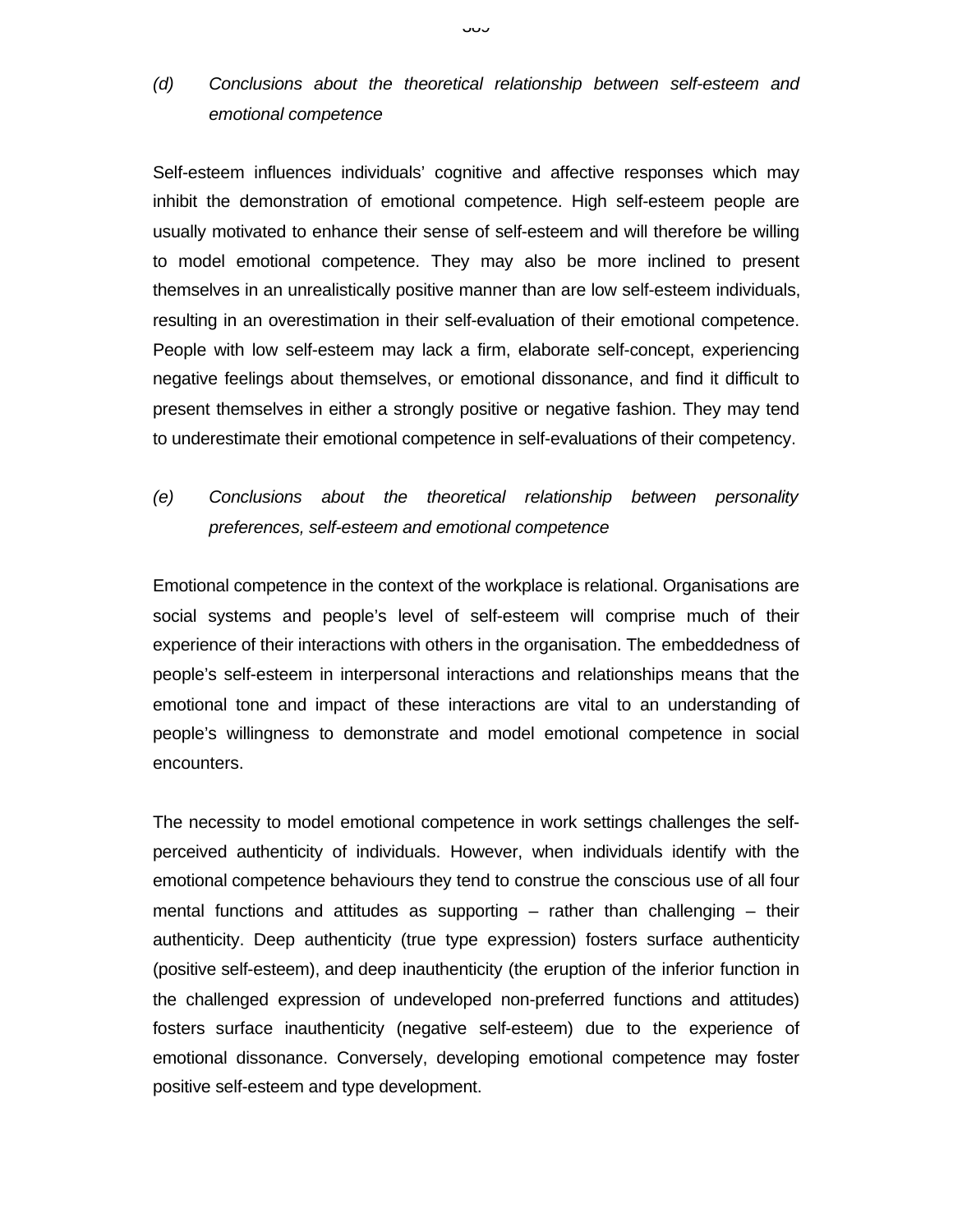Furthermore, particular personality preferences, such as the extraverted types, may tend to acquire higher levels of confidence than the more introverted types in demonstrating the required emotional competence behaviour due to their particular nature and temperament. Their high confidence in their judgments and beliefs about themselves may lead to high levels of self-esteem, which in turn may influence selfratings in 360° assessments.

#### *7.1.1.3 The third aim*

The third aim, namely to conceptualise the implications of the theoretical relationship dynamics between personality preferences, self-esteem and emotional competence for Industrial and Organisational Psychology practices regarding leader development has been achieved in the theoretical integration that follows chapter 4. In particular, the following conclusions are made:

The MBTI, CFSEI-AD and 360° Emotional Competency Profiler can be used to inform the development of leaders, that is, the results obtained from the three instruments will help to increase leader self-awareness. Leaders will be able to learn that acting on their personality preferences leads to predictable patterns in behaviour, values, and motivations. They can also learn how organisational socialisation factors influence their self-esteem (as a socially constructed emotion and measure of their psychological well-being) by encouraging or thwarting the use of their true preferences.

 Knowledge and understanding of the relationship between personality preferences and self-esteem will in turn help leaders to understand their comfort or discomfort in modeling emotional competence as a leader behavioural requirement. Leaders can also be helped to understand the discrepancy between the self-evaluation ratings of their emotional competence versus the assessment ratings of others about their emotional competence. Low ratings of emotional competence (perceived lack of the particular emotional competence behaviour) can be seen as neglect of less-preferred functions while more preferred ones were being developed. The stage can be set for looking at the individual's problems (low self-esteem and low emotional competence) from the perspective of gaining more effective command over both preferred and nonpreferred functions and attitudes. Knowledge and understanding of the composite profile derived from the assessment results of the MBTI, CFSEI-AD and 360° Emotional Competency Profiler can give individuals a sense of worth and dignity

טטט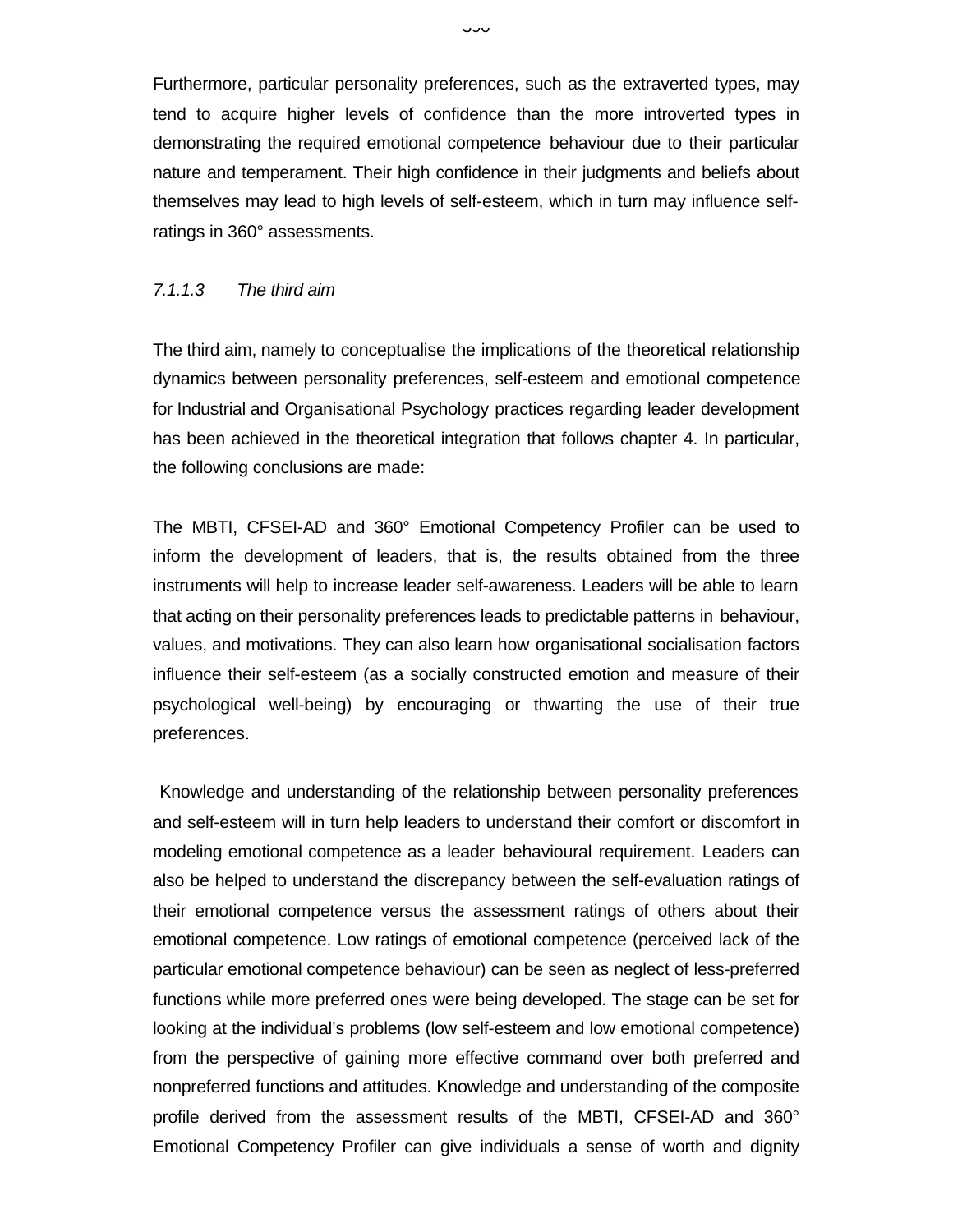about their qualities. Individuals will be freed to recognise their own natural bent and to trust their own potential for growth and excellence.

The development of emotional competence in leaders involves planning, guidance, counseling, coaching and training activities that begin with structured selfassessment of one's personality preferences, self-awareness of one's esteem needs and experiences of emotional dissonance in terms of being required to model behaviour related to the use of one's non-preferred functions and attitudes, and one's self-evaluation of one's current demonstration of emotional competence.

Individuals will have a profile of strengths and development areas in terms of their personality type development (specifically in the conscious use of the four mental functions and attitudes); their levels of self-esteem; and their current level of emotional competence. Personality type development, self-esteem enhancement and emotional competence contribute to leader effectiveness, performance, productivity, job satisfaction and healthy interpersonal relations in the workplace. Possessing underlying emotional intelligence abilities does not guarantee the competencies will be demonstrated; however, the organisational socialisation practices and the stimulation derived from training and practice in one's leader role behaviour requirements, feedback obtained through 360° assessment practices, and social interaction with subordinates and peers, encourage personality type development, which in turn fosters willingness to model emotional competence through enhanced self-esteem.

#### **7.1.2 Conclusions regarding the empirical study**

The study was designed to answer two major research questions and eight supportive research questions, which were re-stated as eight research hypotheses. The premise tested throughout this study was that personality preferences and selfesteem are related to emotional competence. Overall, the hypotheses were supported at the probability level  $(p\ 0,05)$ . The empirical findings supported null hypotheses Ho1, Ho3, and Ho6 and failed to support null hypotheses Ho2, Ho4, Ho5, Ho7 and Ho8. Findings for each of the research aims and the hypotheses that deserve discussion will be presented as conclusions.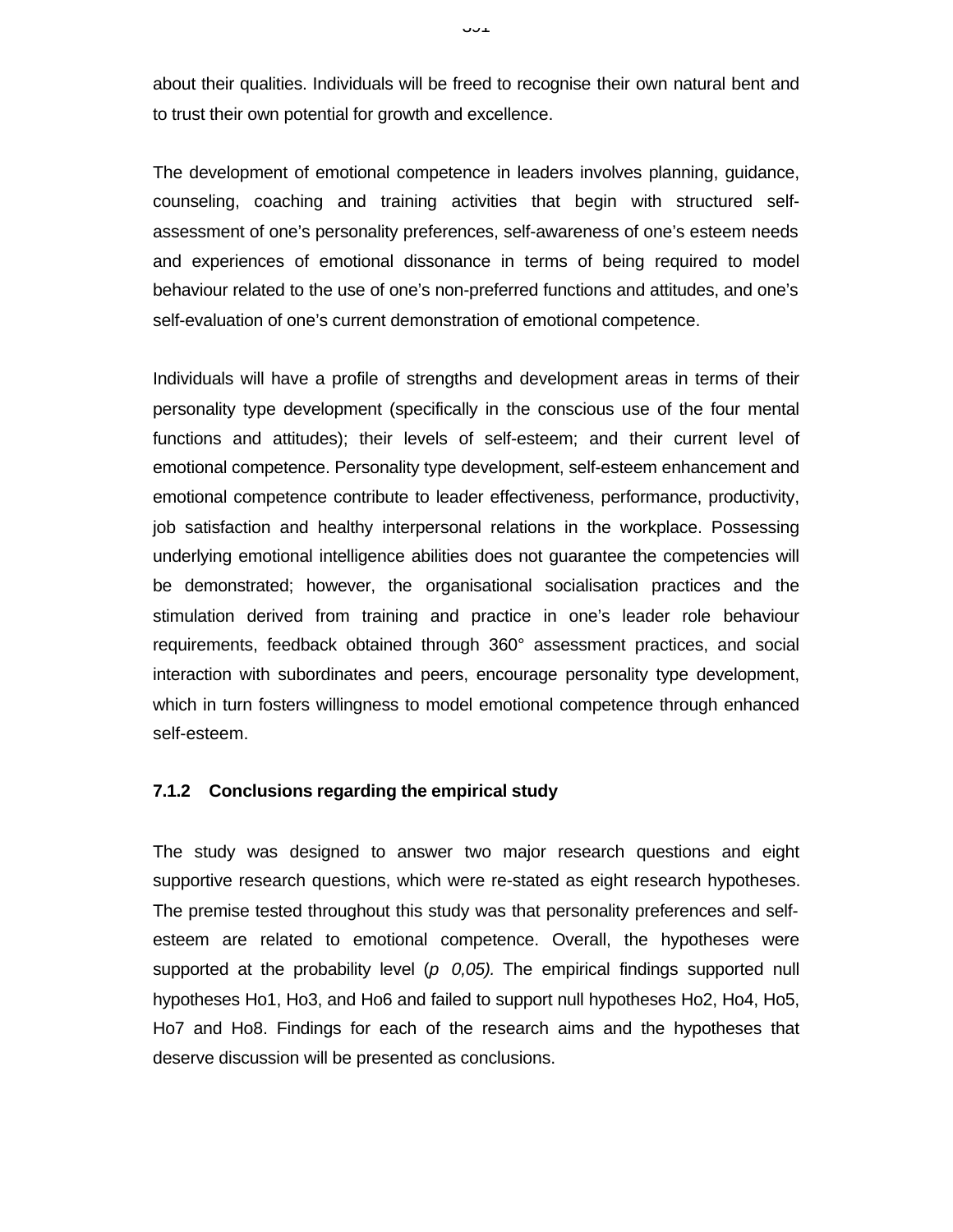#### *7.1.2.1 The first aim*

The first empirical research aim was to do an empirical investigation into the relationship dynamics between personality preferences, self-esteem and emotional competence as manifested in a sample of respondents employed in a typical South African organisational setting.

There are 12 major conclusions from the empirical study. Conclusions 1 and 2 discuss significant relations found between personality preferences and self-esteem. Conclusions 3 and 4 discuss significant relations found between personality preferences and emotional competence, and conclusions 5 through 12 discuss significant relations found between self-esteem and emotional competence. Conclusion 10 discusses significant relations found between personality preferences, self-esteem and emotional competence.

*Conclusion 1: The MBTI scale E is significantly related to CFSEI-AD Social selfesteem and Total self-esteem, whilst the MBTI scale N is significantly related to all four of the CFSEI-AD self-esteem scales*

The stronger one's preference towards the MBTI attitude Extraversion (E), the higher one's Social self-esteem and Total self-esteem. The stronger one's preference towards the MBTI attitude Intuition (N), the higher one's Social, General, Personal and Total self-esteem. It appears that the Extraverted personality preference is closely related to having a sense of belonging and feeling accepted by the group. The Intuitive personality preference associates more closely with feelings of selfworth, self-acceptance, sense of psychological well-being, sense of belonging and feeling accepted by the group. Subjects with the dominant conscious attitude of being adaptable, sociable and seeking new experiences appear to be more confident and tend to have a higher self-esteem than those who are more cautious and introspective by nature.

Figure 6.45 illustrates these relationships.

*Conclusion 2: MBTI personality preferences ET, ES, EN, EJ, EP are significantly related to CFSEI-AD Social self-esteem*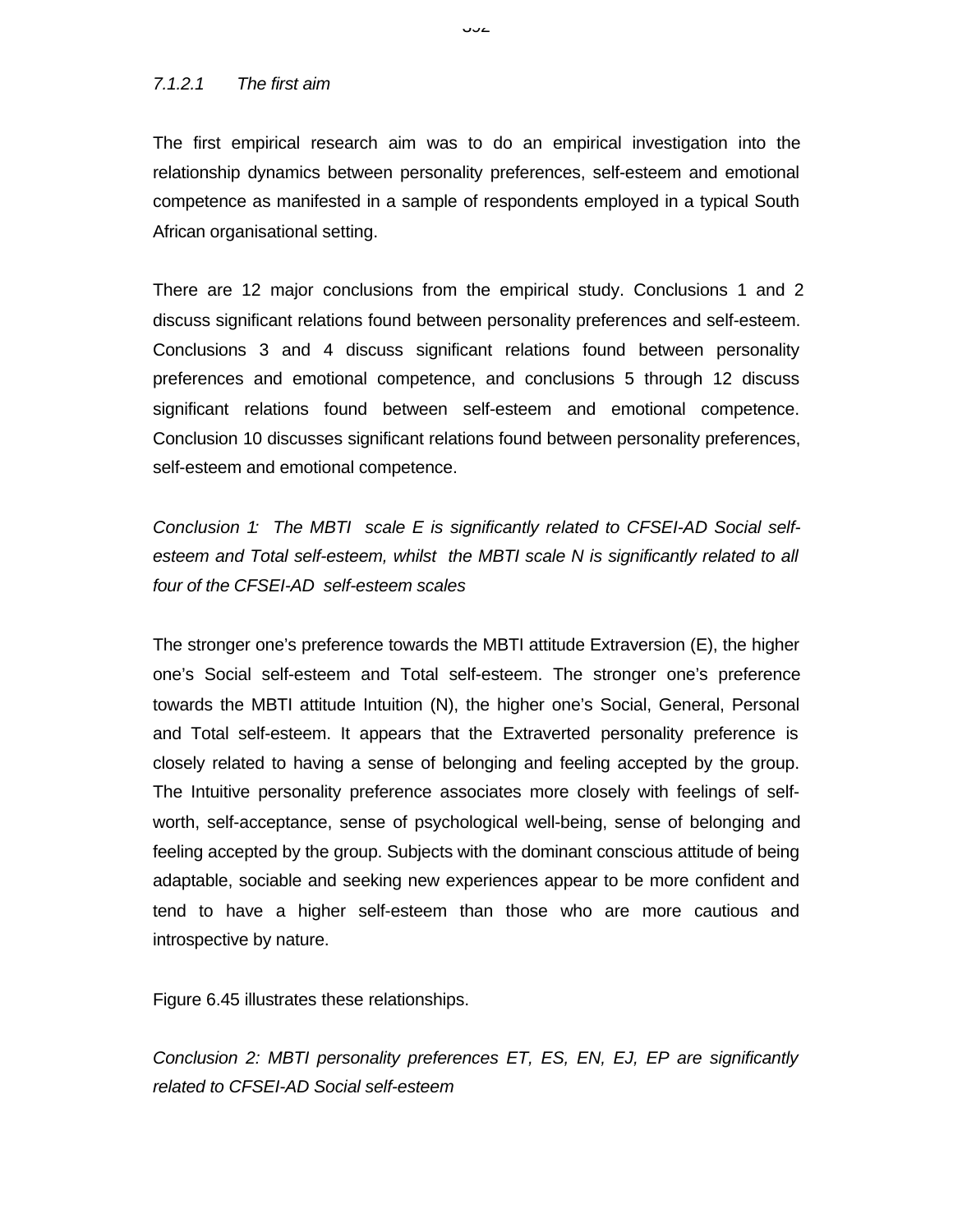Five of the twelve bi-polar groupings of the MBTI scales that were relevant to this research (ET, ES, EN, EJ, EP) are related to Social self-esteem. It appears that the Extraverted personality preference is closely related to having a sense of belonging and feeling accepted by the group.

Figure 6.45 shows these relationships.

*Conclusion 3: The MBTI personality preferences ET and EN are significantly related to Total self-esteem*

Two of the twelve bi-polar groupings of the four MBTI attitudes that were relevant to this research (ET, EN) are related to Total self-esteem. The stronger one's preference towards the MBTI dimension Extraversion (E), Intuition (N) and Thinking (T), the higher one's Total self-esteem. Subjects with the dominant conscious attitude of being adaptable, sociable and seeking new experiences appear to be more confident and tend to have a higher self-esteem than those who are more cautious and introspective by nature.

In general, the findings confirm the research findings reported by Myers, et al. (1998) that ETs tend to be high on dominance, sociability, self-acceptance, well-being, socialisation, self-control and achievement, whereas ENs tend to be high on sociability, social presence, self-acceptance and tolerance.

Figure 6.45 shows these relationships.

*Conclusion 4: MBTI personality preferences EJ, ET, EF, EN, IS, ET, IT are significantly related to 360°ECP sub-scales Self-motivation, Interpersonal Relations, Emotional Literacy, Change Resilience*

The Extraversion personality preferences (EJ, ET, EF, EN) appear to be the most closely linked to emotional competence Self (Self-motivation, Interpersonal relations), whilst the Sensing personality preference (IS) appear to be most closely linked to the emotional competencies Emotional literacy Other and Change resilience Other. The Thinking personality preference (IT) appears to be most closely linked to the emotional competencies Emotional literacy Other, Interpersonal relations Other and Change resilience Other.

نټ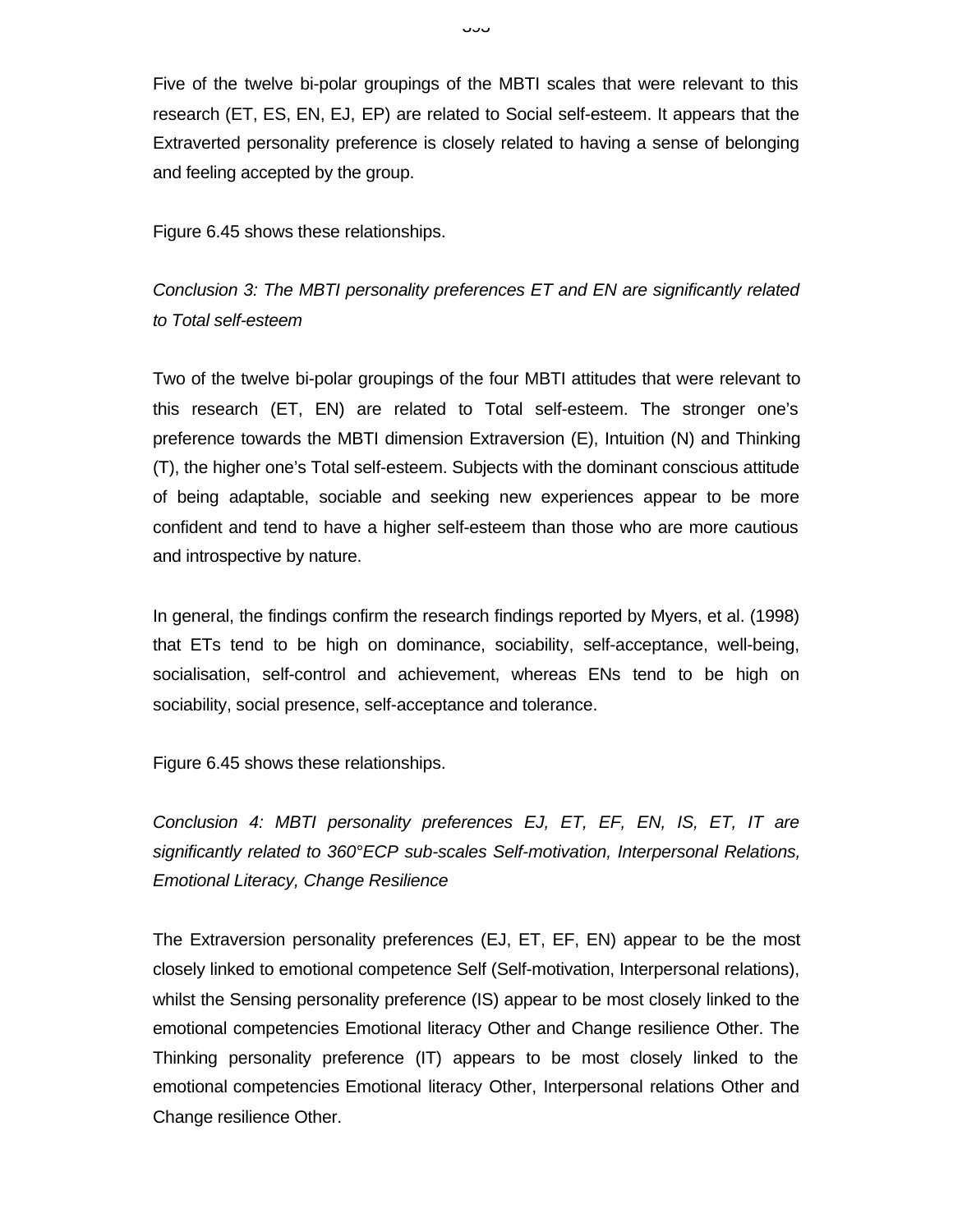The examination of the MBTI personality preferences offered some insight into the significance of the attitudes of energy (E and I) in terms of emotional competence as measured by the ECP. The stronger one's preference toward Extraversion (E) and Intuition (I), the greater one's ability to demonstrate emotionally competent behaviour (in particular, demonstrating self-motivation and healthy interpersonal relations). The stronger one's preference toward Introversion (I), the greater the probability that one will be perceived as having the ability to demonstrate emotionally competent behaviour (in particular, demonstrating emotional literacy, change resilience and healthy interpersonal relations).

The Extraverted personality type's preference for the energetic, sociable and confident seeking of new experiences appears to lead to a higher sense of Social self-esteem (sense of self-efficacious functioning in comparison to others). This in turn may increase the subjects' ability to demonstrate more self-motivated and change resilient behaviour than the Introverted personality preferences.

Figures 6.45 and 6.46 show these relationships.

*Conclusion 5: MBTI personality preferences EP, EN, IT, IJ are significantly related to the 360° ECP Total Emotional Competence scale*

The Total Emotional Competence Self scale is related to the MBTI personality preferences EN, while the Total Emotional Competence Other scale is related to the MBTI personality preferences IT and IJ. The stronger one's preference toward Extraversion (E), and Intuition (N), the greater one's ability to be active, energetic, sociable, adaptable and innovative regarding change and therefore the greater one's openness to demonstrate emotionally competent behaviour in general.

Figures 6.45 and 6.46 show these relationships.

*Conclusion 6: CFSEI-AD Total self-esteem is significantly related to 360° ECP subscales Self-esteem/self-regard, Self-management, Self-motivation, Change Resilience, and Interpersonal Relations*

It appears that the higher one's total self-esteem, the greater one's ability to do a realistic and objective assessment of one's own worth as an equal human being with unique talents, honoring one's values, skills and shortcomings; the ability to manage

٣ت∪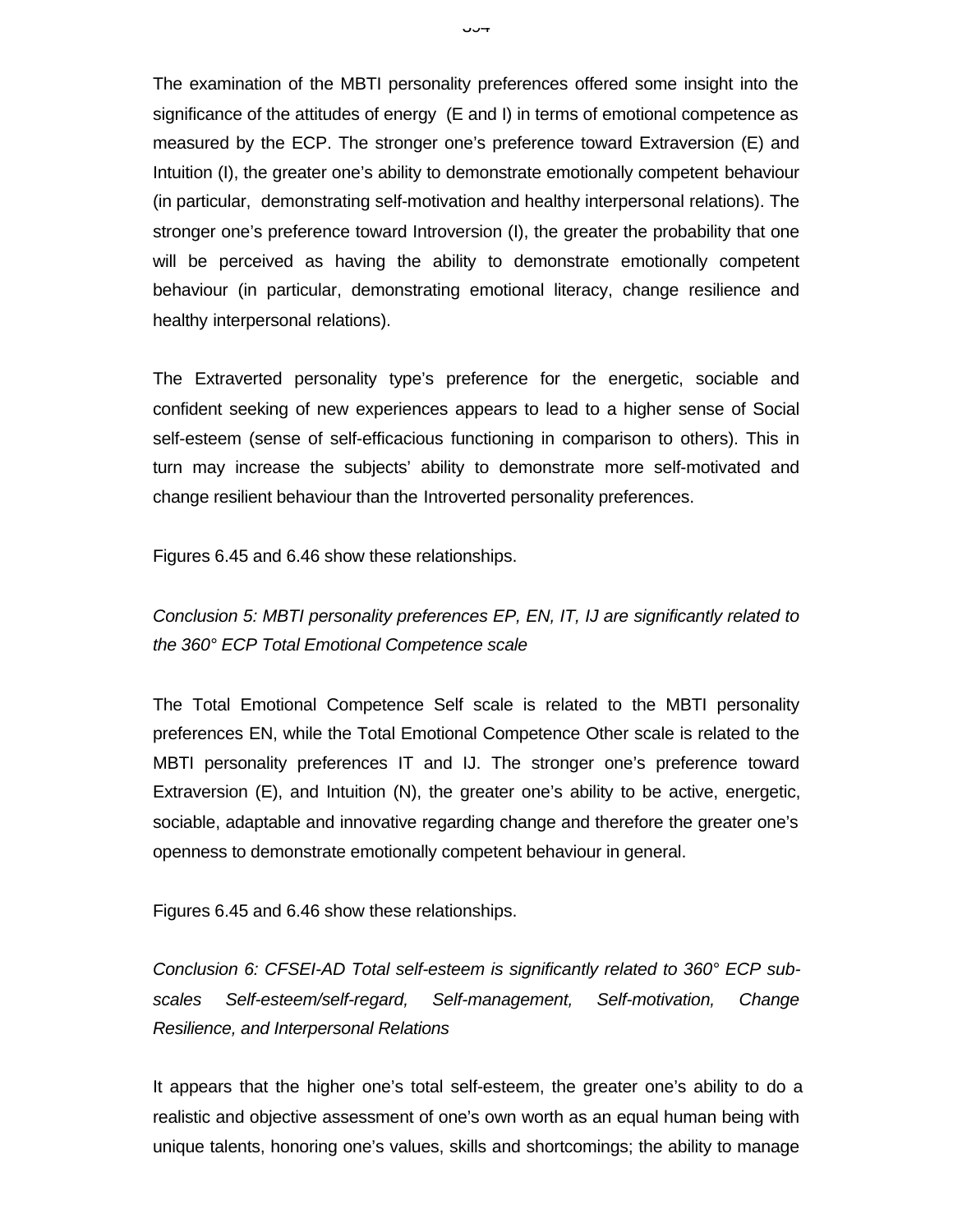one's stress and well-being; the ability to stay motivated in terms of achieving one's goals; the ability to adjust to changes and to deal with and interpret the emotions of others.

Figures 6.45 shows these relationships.

*Conclusion 7: CFSEI-AD Personal self-esteem sub-scale is significantly related to 360° ECP sub-scales Self-esteem/self-regard, Self-motivation, Change Resilience and Interpersonal Relations, while the CFSEI-AD Social self-esteem sub-scale is significantly related to the 360° ECP sub-scale Self-esteem/self-regard*

The stronger one's self-acceptance and sense of belonging, the greater one's ability to do a realistic and objective assessment of one's own worth as an equal human being with unique talents, honoring one's values, skills and shortcomings.

Figure 6.45 shows these relationships.

*Conclusion 8: CFSEI-AD General, Personal and Total self-esteem are significantly related to the 360° ECP Total Emotional Competence sub-scale*

The stronger one's self-acceptance, sense of belonging, sense of well-being and physical self-regard, the greater one's ability to demonstrate emotionally competent behaviour. Emotional affectivity, as represented by General and Personal selfesteem, will have an impact on one's demonstration of emotional competence.

Figure 6.45 shows these relationships.

*Conclusion 9: CFSEI-AD Total self-esteem is significantly related to the 360° ECP Total Emotional Competence sub-scale*

Total self-esteem can partially predict the ability of an individual to demonstrate overall emotionally competent behaviour. The findings imply that emotional competence is closely related to the affective component of self-awareness, one's sense of psychological well-being. It appears that the understanding and regulation of emotions in the self-evaluative process may facilitate positive affect, which in turn is related to self-esteem. The effect of self-esteem in developing the ability to

نټ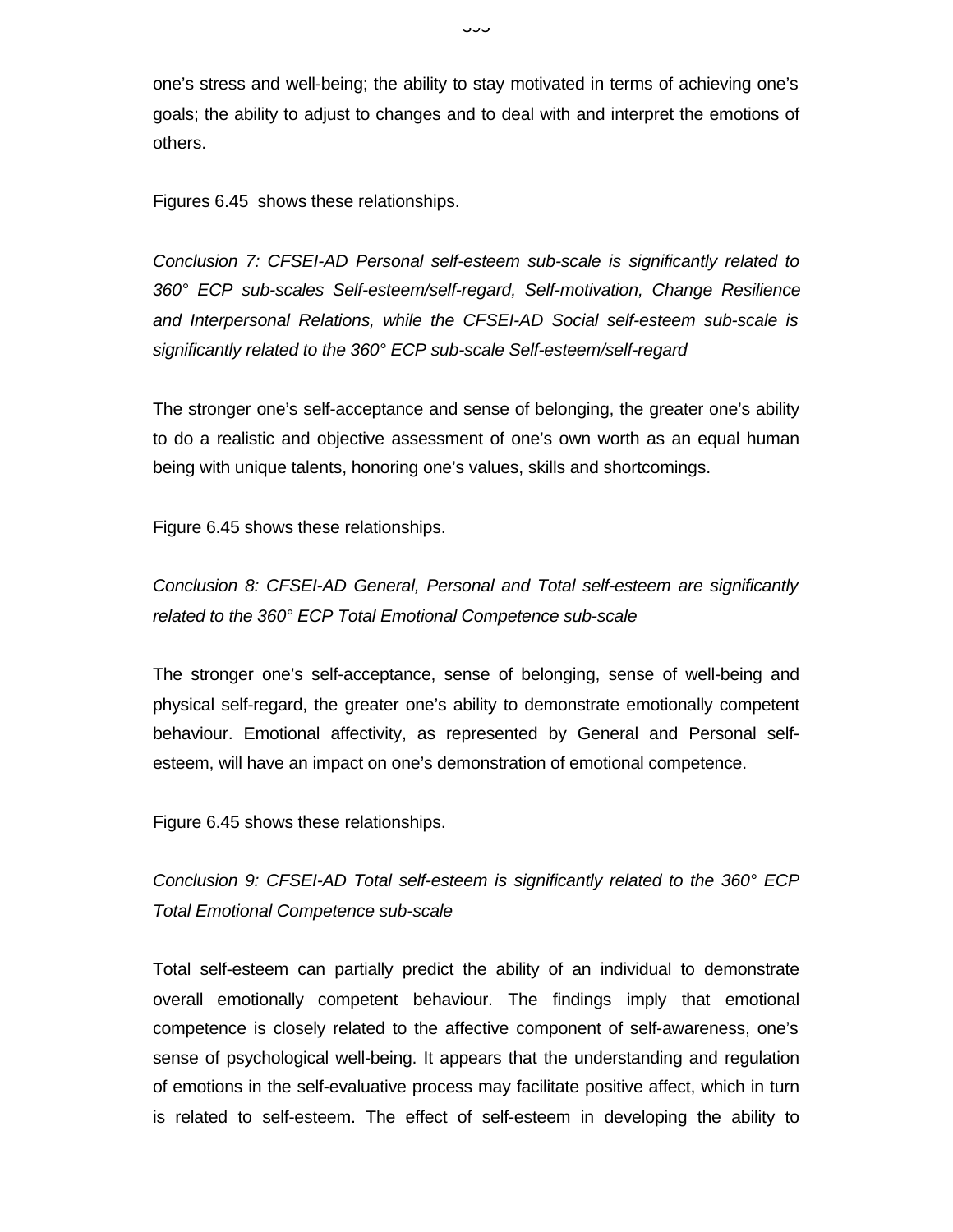demonstrate emotionally competent behaviour therefore needs to be considered in leader development efforts.

Figure 6.45 shows these relationships.

*Conclusion 10: The CFSEI-AD Personal self-esteem scale relates significantly to the 360° ECP Emotional Competence scales, while the CFSEI-AD Social self-esteem scale relates significantly to the MBTI personality preferences*

The MBTI personality preferences relate more to subjects' self-views and feelings of belonging and self-efficacious functioning in relation to others, while the ECP scales relate more to subjects' feelings of self-worth and sense of psychological well-being.

It appears that one's personality preferences could have an influence on one's sense of belonging and acceptance by the group (whether one fits in or not), whilst one's feelings and self-views about oneself have an influence on one's ability to demonstrate emotionally competent behaviour.

*Conclusion 11: The CFSEI-AD is a better predictor of emotional competence than the MBTI personality preferences*

It appears that the MBTI personality preferences are not predictors of behaviour, but rather a development tool for creating an awareness of subjects' dominant style set. As such the MBTI personality preferences facilitate an understanding of why others behave the way they do in the workplace. These findings are confirmed by Higgs (2001) and McCarthy and Garavan (1999).

By contrast, the CFSEI-AD appears to be able to predict subjects' ability to demonstrate emotionally competent behaviour. Overall it could be concluded that the cognitive-affective evaluative component of the self-concept (namely self-esteem) plays a role in the prediction of emotionally competent behaviour. The cognitiveaffective evaluative component of the self-concept (or self-esteem) is concerned with internalised social judgments and ideas about how worthwhile a trait or personal quality is. These judgments influence the motivation and ability of subjects to demonstrate the desired behaviour.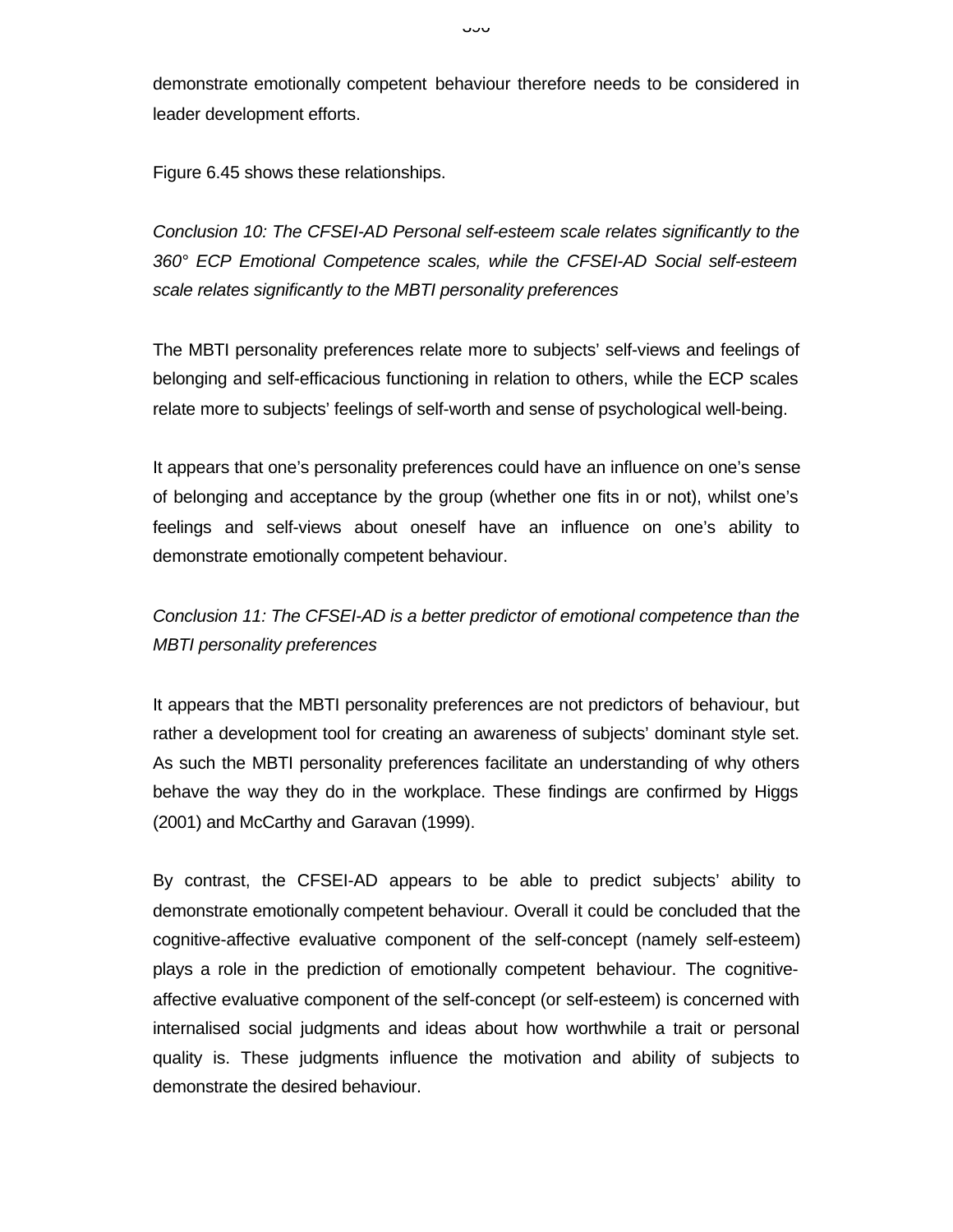*Conclusion 12: Subjects with a very high self-esteem view themselves more positively in terms of their emotional competence than how others perceive them*

The findings confirm the effect of self-esteem on the self-evaluations of self-raters in multi-rater assessments such as the 360° Emotional Competency Profiler, namely subjects with very high self-esteem will tend to over-inflate their self-evaluations due to over-confidence in their beliefs and judgments about themselves.

Knowledge of the relationship between individuals' personality preferences and their self-esteem may help to add a broader perspective on the interpretation of individuals' self-ratings, particularly with regard to 360 degree emotional competence assessments. Furthermore, the information may be used to help subjects' develop greater self-awareness through repeated 360° feedback mechanisms. Goleman (1998) suggests that individuals who are self-aware have a deep understanding of their emotions, strengths, weaknesses and drives.

Tables 6.26 and 6.27 report these findings.

### *7.1.2.2 The second aim*

The second empirical research aim was to formulate recommendations for the discipline of Industrial and Organisational Psychology, particularly with regard to leader development, and further research based on the findings in the research. This aim will be addressed in point 7.3.2 below.

### **7.1.3 Conclusions regarding the central hypothesis**

The following conclusion is made regarding the central hypothesis:

Individuals with a particular personality preference and higher level of self-esteem will demonstrate a different level of emotional competence than individuals with other types of personality preferences and lower self-esteem. The literature survey provided supporting evidence for the stated hypothesis. The empirical study provided statistically significant evidence to support the central hypothesis regarding the relationship between personality preferences and emotional competence. Statistically significant evidence was provided to support the central hypothesis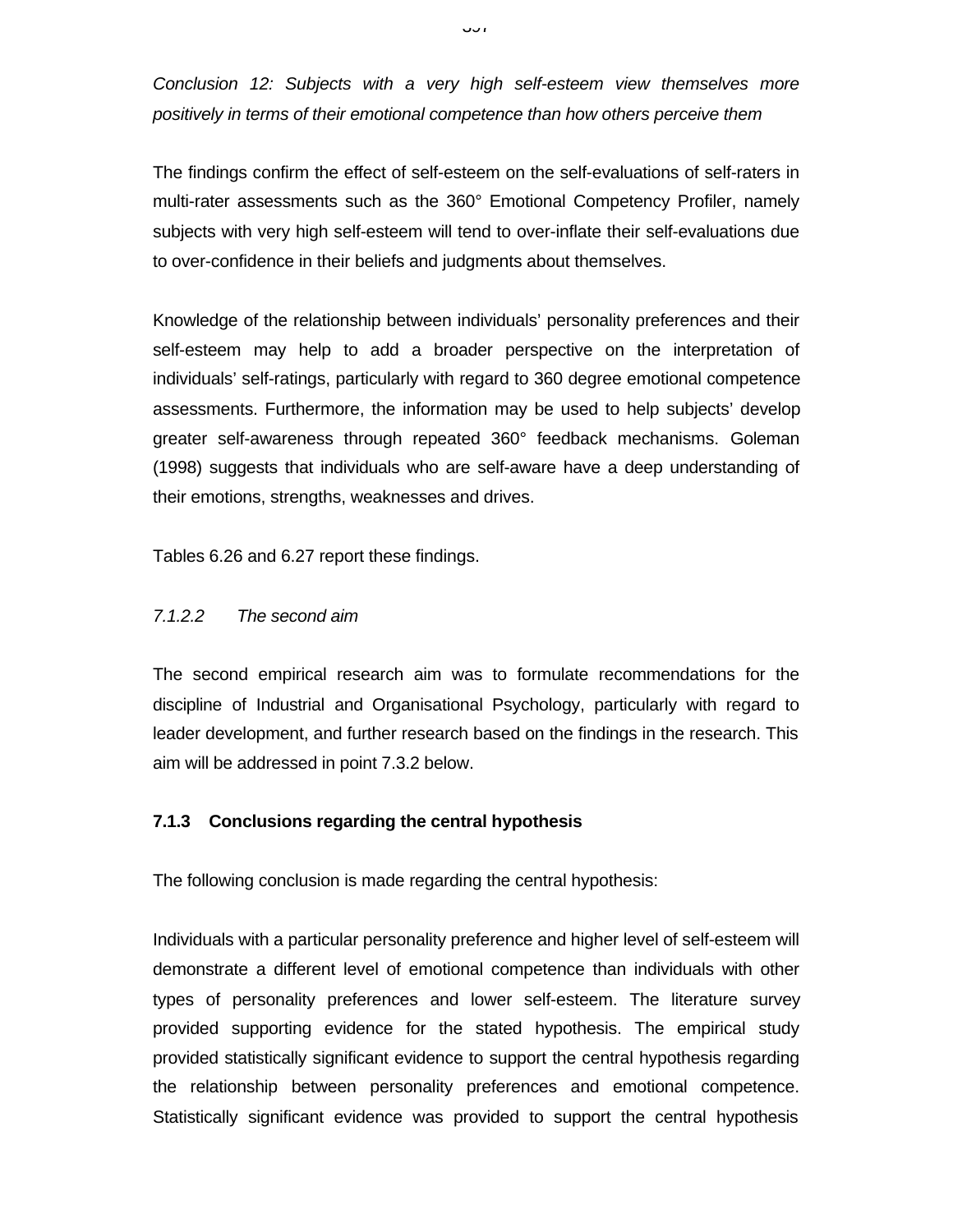regarding the relationship between personality preferences and self-esteem, and self-esteem and emotional competence.

Although the results obtained from the empirical study did not offer comprehensive significant support for the results obtained from the literature survey, the findings do suggest a probable relationship between the dominant ESTJ (ET, EJ) and ISTJ (IS, IN) personality preferences and emotional competence. This in turn suggests the possibility of designing a composite leader profile for development purposes for these two types of personality preferences in a typical Western technically orientated organisational environment. Furthermore, the significant relationships between personality preferences and self-esteem, and self-esteem and emotional competence suggest the possibility of designing development and feedback tools for multi-rater assessments in leader development initiatives. Appendices A and B provide examples of the feedback reports that were designed for this purpose to enable the researcher to give feedback and guidance to the subjects who participated in this research.

# **7.1.4 Conclusions about contributions to the field of Industrial and Organisational Psychology**

The findings of the literature survey and the empirical results contributed in the following manner to the field of Industrial and Organisational Psychology:

The literature review shed new light on the factors underlying the problem of developing and demonstrating emotionally competent behaviour. Expanded knowledge about the role of personality factors such as personality preferences and self-esteem in influencing the demonstration of emotionally competent behaviour have been contributed by this research.

Due to the empirical limitations, the usefulness of this study is restricted to the elimination of personality preferences being used as predictors of emotional competence and to the consideration of the effect of self-esteem on the demonstration of emotionally competent behaviour by the EP and EN personality preferences in particular, and the Extraversion, Sensing and Intuition scales of the MBTI.

ن ت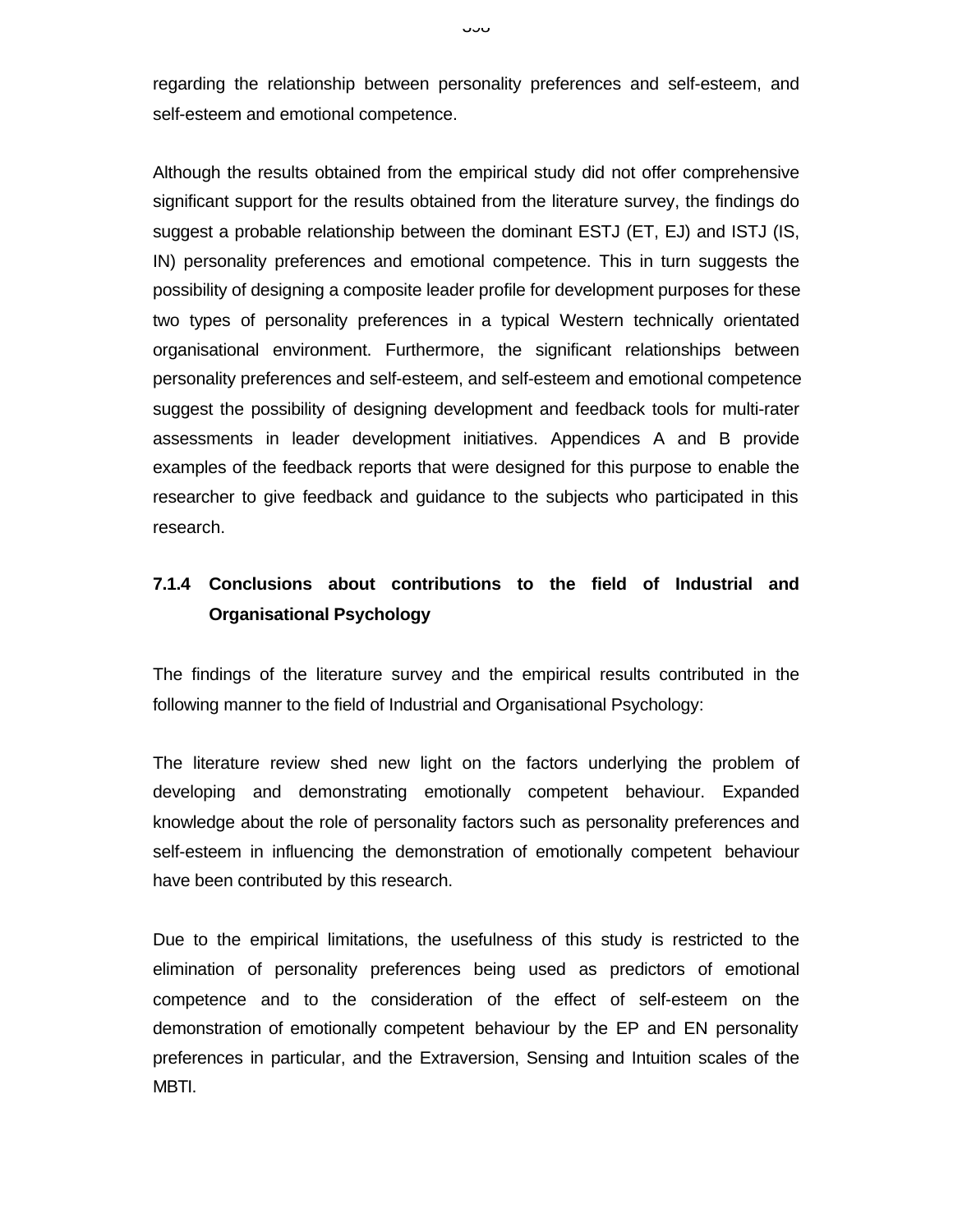However, the study findings helped develop a better understanding of the Myers-Briggs personality preferences and CFSEI-AD self-esteem constructs in understanding individual differences in the demonstration and development of emotional competence. The research assisted in raising awareness about the fact that individuals in the workplace have different personality preferences, and that each individual needs to be treated in a manner that is appropriate to that particular type in order to promote personality development and positive self-esteem.

Another positive outcome is the realisation of how the need to belong to and be accepted by one's socio-cultural group may influence one's self-views and feelings about one's worth, which in turn may hinder self-evaluations of competent behaviour of individuals with an introverted personality preference orientation (particularly in the context of multi-rater performance assessments). The importance of guidance and coaching in leader development and multi-rater feedback practices has been emphasised and fully realised.

The relationships found may prove to be useful for future researchers in exploring the possibility of reducing or preventing the effect of very high or very low self-esteem in multi-rater performance assessments and leader development. Furthermore, the research results may contribute to a body of knowledge and empirical findings on emotional competence that are generalisable to South African White male dominant organisational contexts and as related to the typical ESTJ and ISTJ personality types.

This research study breaks new ground because, to date, there had been no existing study on the relationship between the particular MBTI personality preferences that were the focus of this research, the CFSEI-AD self-esteem and the 360° ECP emotional competence constructs. There are also not many existing studies on the relationship between personality preferences and emotional intelligence. Research on self-esteem in organisational contexts is also rare. The study also contributed new perspectives on and interpretations of the constructs personality preferences, selfesteem and emotional competence.

Novel and fresh was the focus on discovering personality variables such as personality preferences and self-esteem that may be related to elements of emotional competence (which is also just an emerging construct) in order to assist industrial and organisational psychologists in facilitating people's capability to

ن ت ب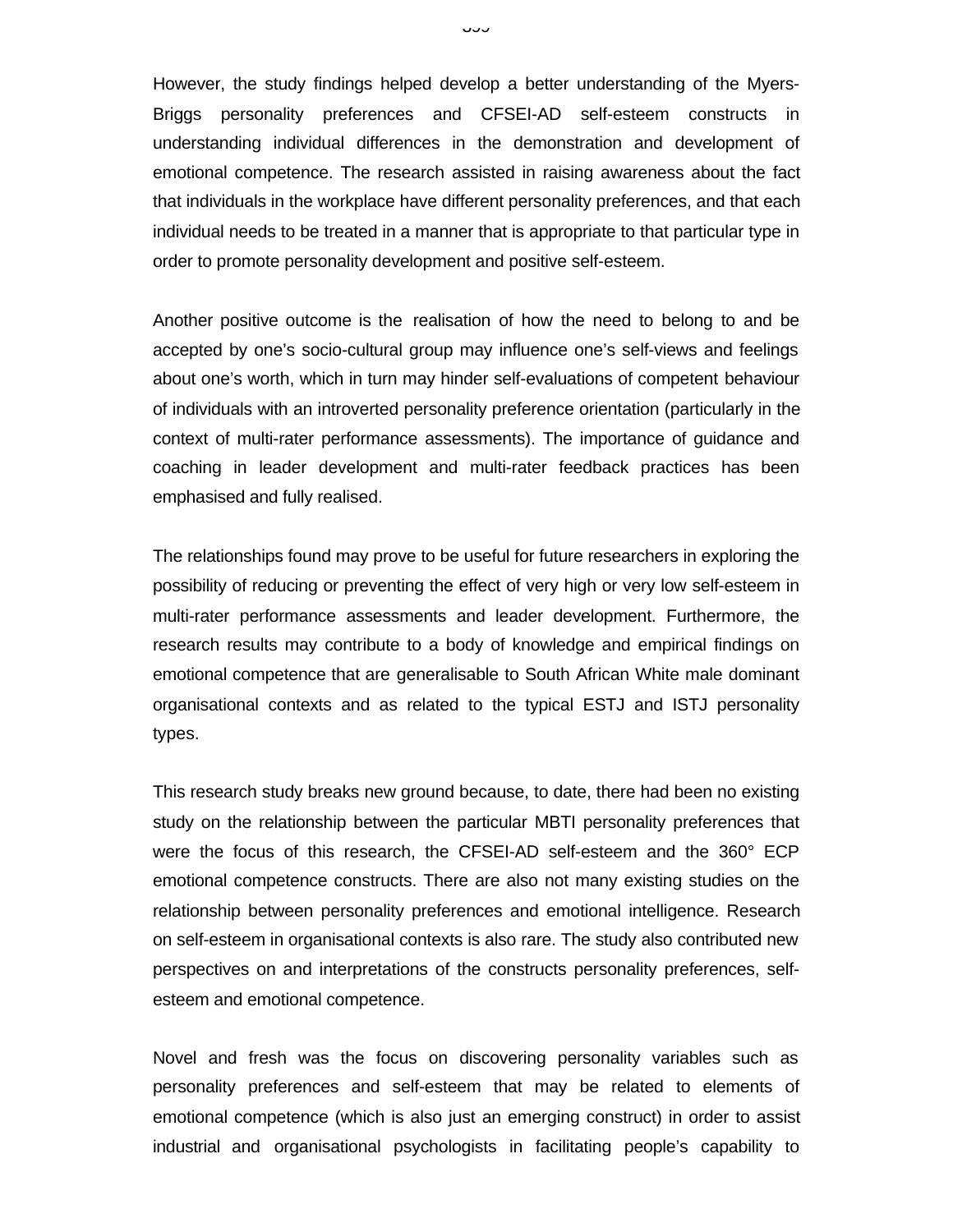develop new forms of emotional management, self-identities, positive levels of selfesteem and emotional competent behaviour, through personality type development and self-esteem enhancement. It is an approach that may help people construct new mental models of and attitudes to their responses to themselves and others by furnishing them with a broader range of developmental possibilities and behavioural styles.

The findings may assist in developing a comprehensive composite personality profile of personality preferences (particularly the ESTJ and ISTJ profiles that are dominant in typical firms in the South African manufacturing industry), self-esteem and emotional competence. Based on such a profile, strategies may be found to assist the particular manifested profile with personality development or individuation, which strengthens positive self-esteem and the demonstration of emotional competence. In turn, this may promote leader effectiveness through the fostering of greater job satisfaction, productivity and cooperative relationships within the workplace.

Annexures A and B provide examples of such profiles, feedback and development tools. These profiles and feedback and development tools (an individual feedback and development report and a company feedback report) were designed for feedback purposes to the subjects who participated in this research.

#### **7.2 LIMITATIONS OF THE RESEARCH**

The limitations of the literature study and the empirical investigation are outlined below.

#### **7.2.1 Limitations of the literature review**

The literature review was limited to the Analytical Psychology of Jung (1921, 1959) with regard to the study of personality preferences and the humanistic perspectives of Maslow (1970) and Rogers (1959) with regard to the construct self-esteem. The literature review on emotional competence was limited to the cognitive social learning theories of Mischel (1995) and Worline, et al. (2000) and contemporary literature on the constructs emotional intelligence and emotional competence.

The theory on personality preferences is complex and characterised by a large variety of concepts for describing personality and its functioning. The theory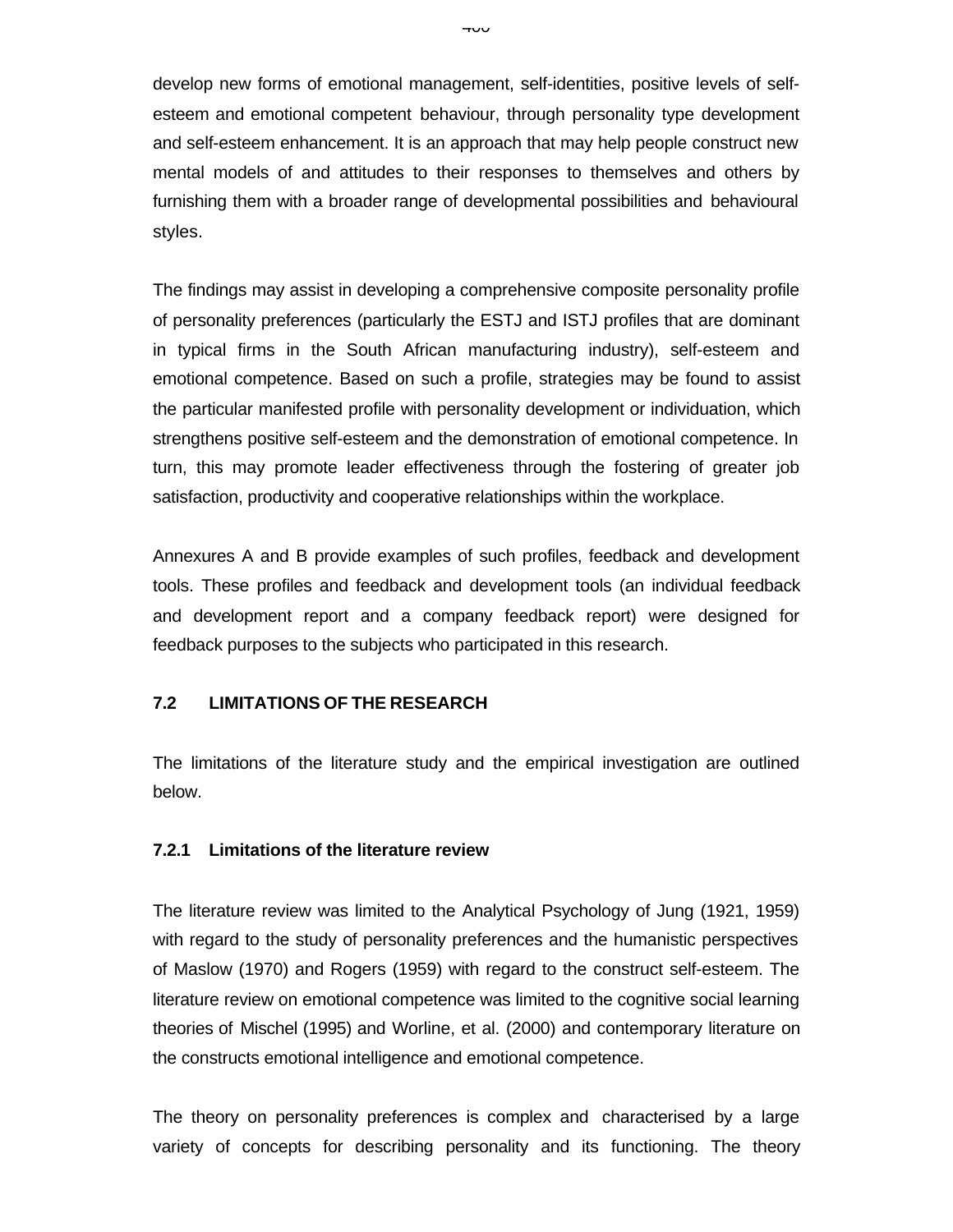postulates dichotomies and has unusual psychometric properties. Studies using the MBTI do not always confirm the validity of the underlying theory or operationalisation of the associated constructs.

The various definitions of self-esteem provided by the literature did not provide a single definition of self-esteem and there is little agreement on the dimensional aspects of self-esteem. Considerably less attention appears to have been paid to the self-esteem relationship among adults, particularly in an organisational context. The extent to which self-esteem can be raised, and the overall malleability or changeability of self-esteem, particularly with regard to adults, are still unresolved issues. Much of the research on changing adult self-esteem has been conducted in clinical or educational settings.

The construct emotional competence builds on definitions provided by the literature on emotional intelligence. No clear definition exists, nor has consensus been reached on the breadth of the concept and what it should include. Furthermore, because of the recency of the concepts emotional intelligence and emotional competence, research is currently in the midst of empirical and theoretical debate about the dimensions and competencies comprising both of these constructs. As presently postulated, little remains of emotional intelligence and emotional competence that is unique and psychometrically sound. Also, questionnaire measures are too closely related to established personality traits.

#### **7.2.2 Limitations of the empirical investigation**

The findings of this study may be limited in the ability to generalise and to design practical recommendations due to a number of factors which include both the quantity and the characteristics of the sample, as well as the psychometric properties of the MBTI. The study may be limited by the relatively small size of the sample. A larger sample, particularly the inclusion of populations with higher proportions of different personality preferences, a more balanced gender and race distribution than in the current study and the use of different personality measuring instruments, may produce a broader distribution of scores, which in turn could produce different results for the questions dealing with the relationship between personality preferences and emotional competence.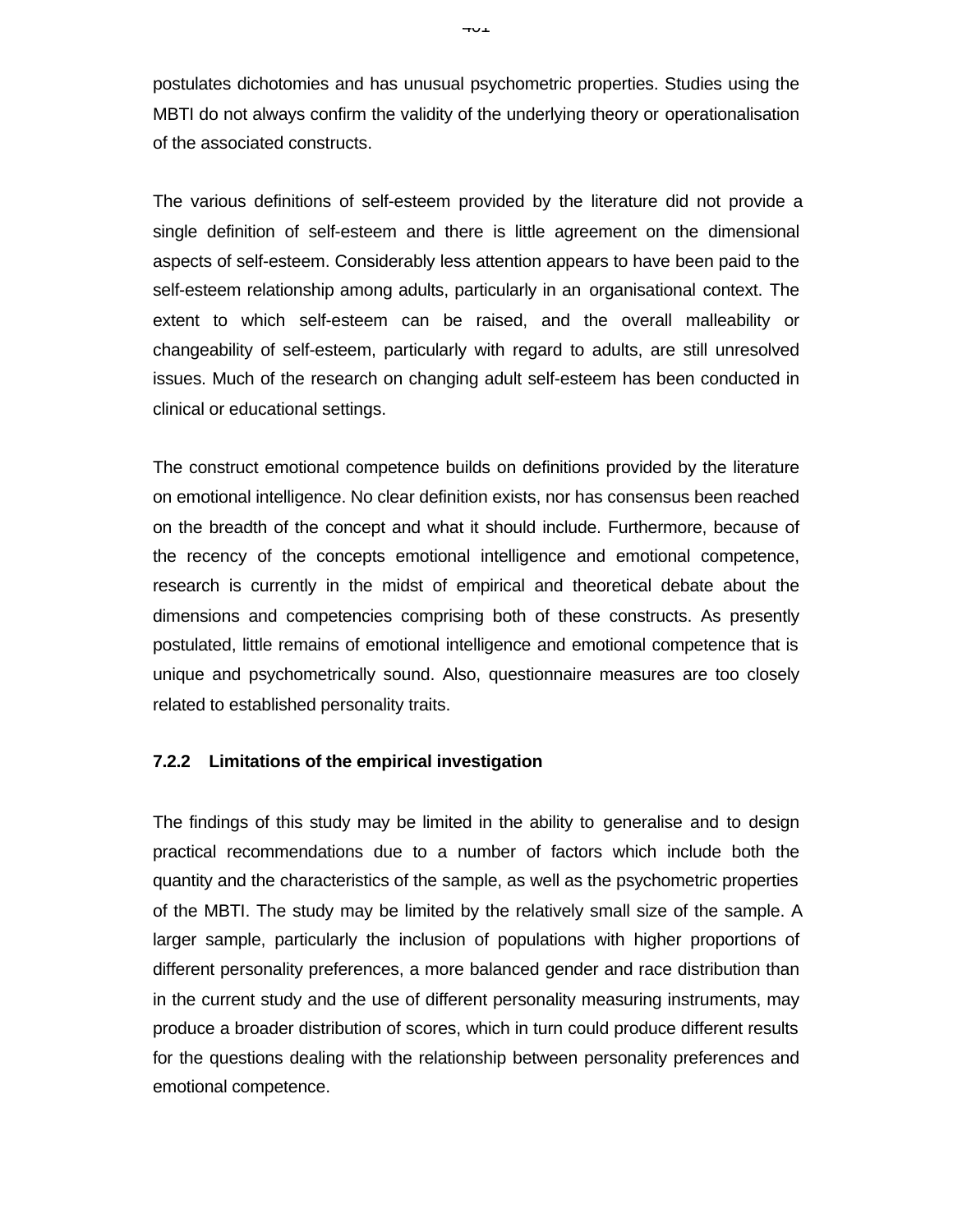**7.3 RECOMMENDATIONS**

Against the background of the aforementioned conclusions and limitations, recommendations for Industrial and Organisational Psychology and further research in the field have been outlined below.

# **7.3.1 Recommendations for industrial and organisational psychologists working in the field of leader development**

The recommendations outlined below are aimed at providing industrial and organisational psychologists with practical guidelines on using the MBTI, CFSEI-AD and 360° Emotional Competency Profiler instruments in the broad variety of settings in which they are appropriate.

#### *7.3.1.1 Application as a development framework*

The theory underlying personality preferences, self-esteem and emotional competence outlines a model of lifelong individual development, which identifies likely paths for development and which could be useful in coaching individual leaders in developing greater self-awareness. The development framework also demonstrates the value added by diversity within the organisation and offers a perspective and data for analyzing organisational leader styles.

#### *(a) Proactive training*

The organisation can benefit by training leaders to use proactive emotionally competent behaviours through the conscious use and development of all four mental functions and attitudes. Effectively using proactive emotionally competent behaviours in a manner that encourages authentic self-expression could influence leaders' level of self-esteem and sense of self-efficacy, which in turn reduces stress and anxiety and increases their motivation and long-term effectiveness.

Retesting is an excellent method of scientifically examining changes that occur in one's emotional competence over time. Testing is especially important before and after organisational changes in the workplace and following training and remedial programmes designed to increase one's emotional competence and leader effectiveness.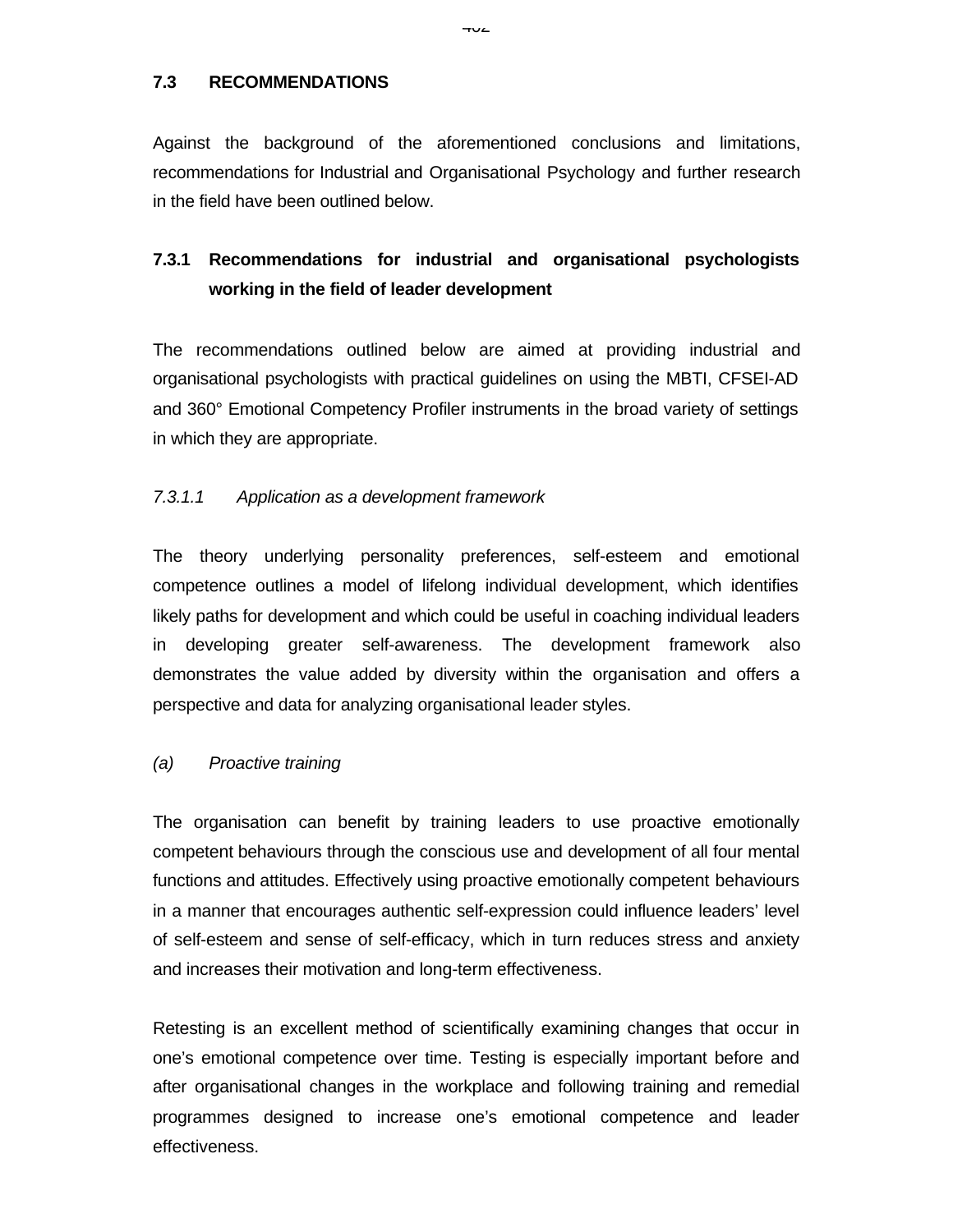#### *(b) Interpreting the results*

The powerful potentials of the results obtained from the three instruments result when the industrial and organisational psychologist administers the instruments appropriately, interprets results correctly, leads respondents through a process of verifying their personality type, self-esteem and emotional competence profile, and adds the depth inherent in the dynamics underlying the theories that form the foundation of personality preferences, self-esteem and emotional competence.

Responses to individual items on the CFSEI-AD and 360° Emotional Competency Profiler can reveal a great deal of information about a respondent. When subscale scores are low, the items that comprise the subscales should be examined to gain a greater appreciation of what those particular scores mean and to help identify particular aspects of a problem. Knowledge of specific responses to certain items can serve as a basis for discussion during the feedback session, a way of prompting additional information from the respondent, a rationale for further inquiry regarding the respondent's emotional health, and a guide for intervention recommendations.

Low scores on all the subscales may be the result of very serious deficiencies in the respondent's emotional well-being, very negative self-evaluation or a deliberately negative self-portrayal. It is recommended that the industrial and organisational psychologist should closely examine the content of those items with the lowest scores to understand the specific nature of the respondent's problematic areas. Very high scores on both the CFSEI-AD and 360° ECP scales may indicate overconfidence and lack of self-awareness. Repeated 360 degree feedback mechanisms may help leaders develop insight into their emotions, strengths, development areas and drives.

With regard to the MBTI, the first step is to discover the respondent's true or best-fit preferences. The theory behind the MBTI assumes that preferences are inborn and can become distorted and confused by family and other environmental pressures. Therefore, each stage of interpreting the MBTI results is essentially a testing of the reported or hypothesised type against the respondent's experiences of his/her behaviour. Knowledge of typical expressions of the least developed inferior function can also aid interpretation and identification of best-fit type. The industrial and organisational psychologist is advised to exercise caution and carefully check with the respondent for evidence of type distortion.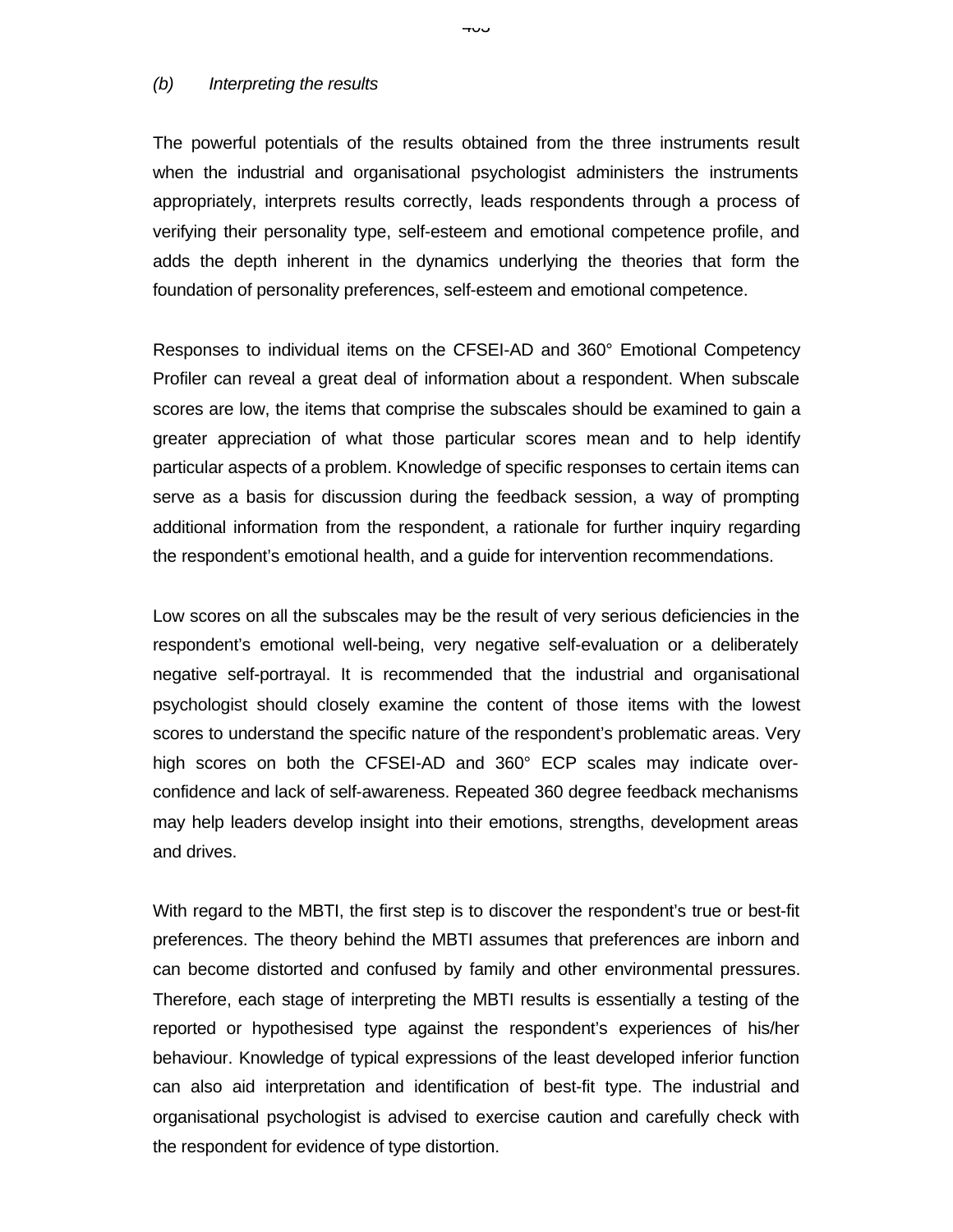**COMMENT**

For the purpose of this research, a diagnostic framework was designed to identify the nature and depth of developmental interventions required for the subjects who participated in this research. Figure 7.1 provides an overview of a selected group of the sample chosen from one of the companies. According to the diagnosticf framework, industrial and organisational psychologists can identify with greater ease the nature and level of development interventions required. In addition, the information obtained by an analysis of the diagnostic framework, facilitates more objective decision-making about the type of development interventions required by the leaders concerned. Figure 7.2 gives an overview of a composite organisational leader report that was drawn up to explain to leaders the relationship dynamics between the dominant personality preference, self-esteem and emotional competence profiles.

Appendix A, an example of an organisational feedback report that was drawn up for a selected group of subjects from the chosen sample in one of the companies that participated in the research, provides a description of the application and use of the diagnostic framework. All three companies received similar feedback reports and individual feedback reports and group guidance sessions were provided for all the subjects who participated in this research project.

#### *(c) Giving feedback for development purposes*

Feedback on personality preferences, self-esteem and emotional competence should be related to existing personal development goals, performance goals and clear expectations. Feedback should be specific and tied to observable behavioural patterns as measured by the MBTI, CFSEI-AD and 360° Emotional Competency Profiler. Feedback should be focused on positive behavioural patterns and areas for growth and development. Merely returning the results to the respondents does not constitute proper feedback. The format of feedback sessions can vary considerably, depending on the environment in which the three instruments are used. Feedback sessions in the organisational setting may, for example, be substantially different from feedback given in the clinical sector. Reports and feedback sessions can be either individual and/or group in nature and can be conveyed in a formal or informal manner, depending on the usage. Regardless of what form the report and feedback takes, they are ethical and mandatory elements (along with obtaining

דּש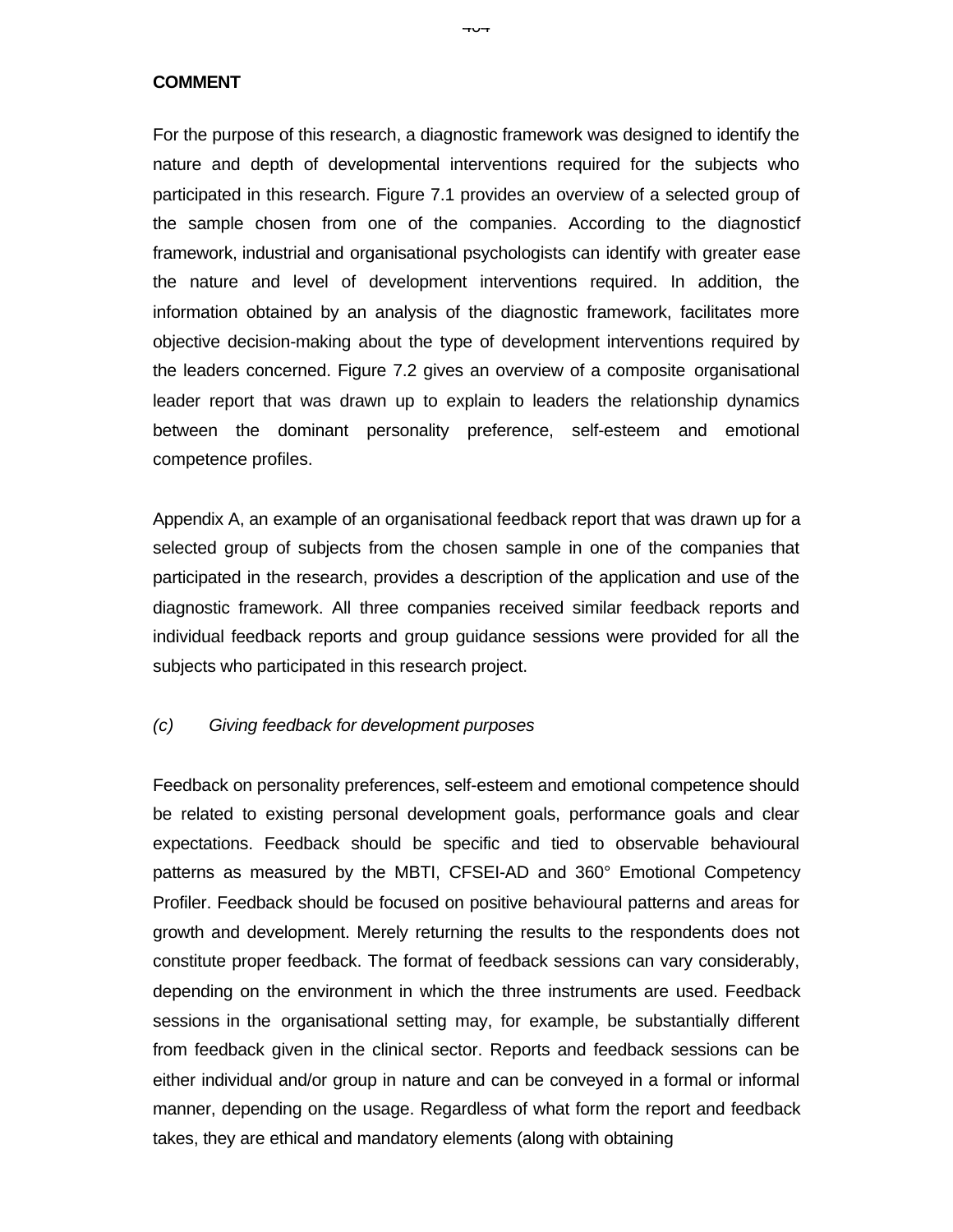|                                                                                                                            | <b>Deep Authenticity</b>                                                                                                                                                                                                                                                                                                                                                                                                                             | <b>Deep Inauthenticity</b>                                                                                                                                                                                                                                                                                                                                                                                                                                                     |
|----------------------------------------------------------------------------------------------------------------------------|------------------------------------------------------------------------------------------------------------------------------------------------------------------------------------------------------------------------------------------------------------------------------------------------------------------------------------------------------------------------------------------------------------------------------------------------------|--------------------------------------------------------------------------------------------------------------------------------------------------------------------------------------------------------------------------------------------------------------------------------------------------------------------------------------------------------------------------------------------------------------------------------------------------------------------------------|
|                                                                                                                            | (Personality Preferences<br><b>True</b><br>type                                                                                                                                                                                                                                                                                                                                                                                                      | (Personality Preferences - Non-preferred function                                                                                                                                                                                                                                                                                                                                                                                                                              |
|                                                                                                                            | expression/conscious use of four mental                                                                                                                                                                                                                                                                                                                                                                                                              | expression)                                                                                                                                                                                                                                                                                                                                                                                                                                                                    |
|                                                                                                                            | functions)                                                                                                                                                                                                                                                                                                                                                                                                                                           |                                                                                                                                                                                                                                                                                                                                                                                                                                                                                |
|                                                                                                                            | Focus on Strengthening                                                                                                                                                                                                                                                                                                                                                                                                                               | Focus on Developing                                                                                                                                                                                                                                                                                                                                                                                                                                                            |
|                                                                                                                            | <b>Emotional Competence</b>                                                                                                                                                                                                                                                                                                                                                                                                                          | <b>Emotional Competence</b>                                                                                                                                                                                                                                                                                                                                                                                                                                                    |
| High Self-esteem<br>$(24-32)$<br>(Surface Authenticity/<br>self-efficacious<br>behaviour                                   | EC: $3.50 - 4.00$ (N=1)<br>CFSEI: 30-32 (Very High) (N=3)<br>(No emotional dissonance)<br>Self-efficacious functioning<br>Intervention<br>Executive coaching<br>$\bullet$<br>Mentoring<br>٠<br>Purpose: To<br>Crystallise strengths/ apply strengths in<br>greater capacity<br>Harness the power of emotions for personal<br><b>success</b>                                                                                                          | EC: 3.00-3.49 (N=10)<br>CFSEI: 20-29 (Intermediate-High) (N=8)<br>(Low emotional dissonance/conscious use of inferior<br>function)<br>Intervention<br>Executive coaching<br>Mentoring & Coaching<br>٠<br>Skills training in Emotional Intelligence<br>$\bullet$<br>Purpose: To<br>Develop self-awareness and self-management<br>attitudes/create readiness to deal creatively with<br>emotions<br>Implement self-knowledge for enhanced emotional<br>functioning               |
| Low self-esteem<br>$(1-23)$<br>(Surface Inauthenticity/<br>Potentially<br>poor<br>performance - lack of<br>belief in self) | Focus on Developing<br><b>Emotional Competence</b><br>EC: 2.00-2.99<br>CFSEI: 14-19 (Low)<br>(Low emotional dissonance, but experience of<br>emotional distress)<br>Intervention<br>Counseling<br>Skills training in Emotional Intelligence &<br><b>Stress Management</b><br>Wellness programmes<br>$\bullet$<br>Purpose: To<br>Facilitate<br>self-reflection/changing<br>mental<br>model about the self<br>Mature/deepen personality/self-knowledge | Focus on Developing<br><b>Emotional Competence</b><br>EC: 0.00-1.99<br>CFSEI: 1-13 (Very Low)<br>(High emotional dissonance/unconscious inferior function<br>experience/experience of intense emotional distress)<br>Intervention<br>Counseling<br>Skills training in Emotional Intelligence & Stress<br>٠<br>Management/Coping<br>Wellness programmes<br>$\bullet$<br>Purpose: To<br>Examine security, belonging, acceptance needs<br>Develop a sense of identity/self-regard |

# *DIAGNOSTIC FRAMEWORK FOR LEADER DEVELOPMENT*

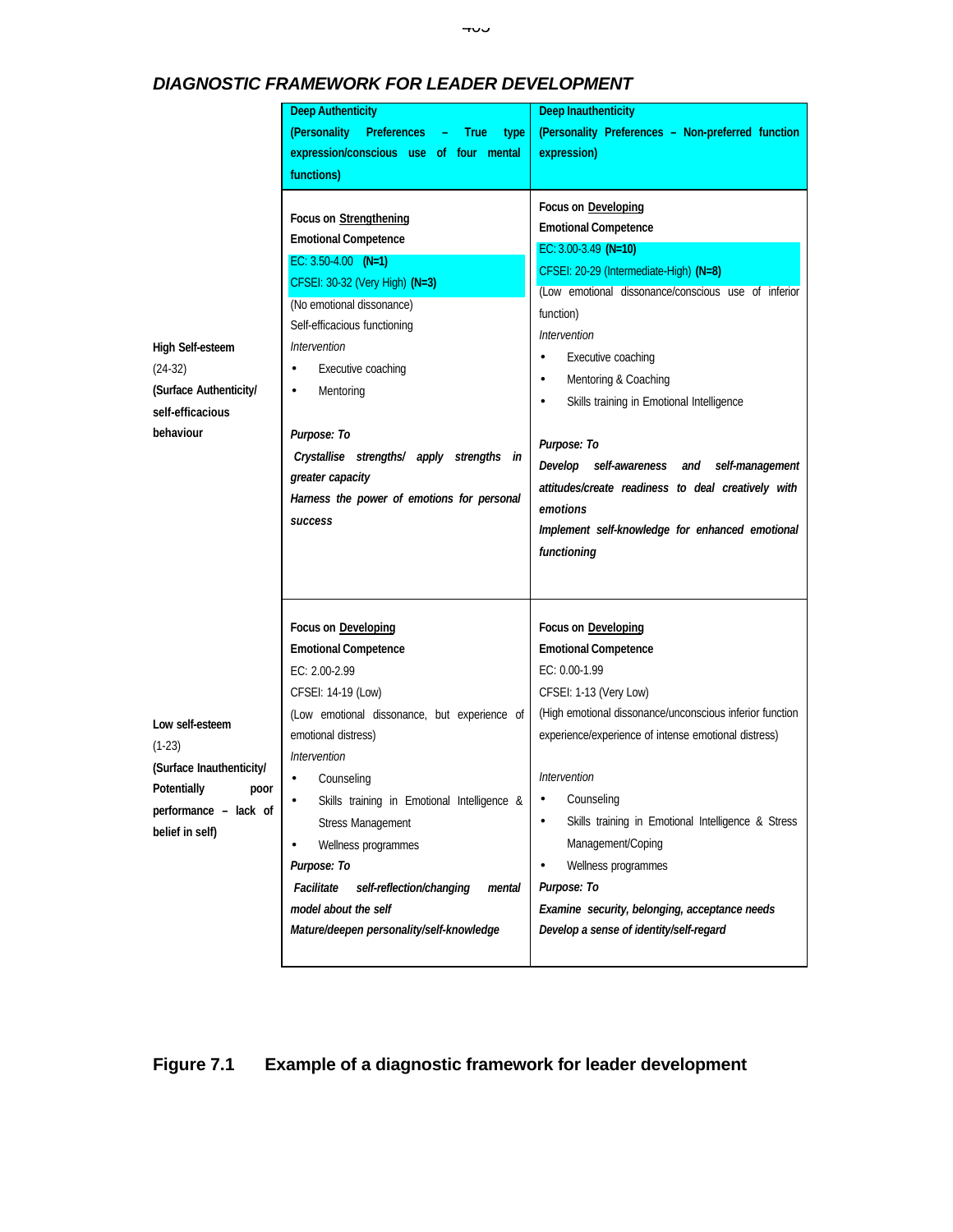### **GROUP PROFILE OVERVIEW (N=11)**



#### *Sense of Emotional Wellbeing: Intermediate*

**General Self-esteem:** Self-efficacious functioning in terms of cultural criteria of success/happiness; self-acceptance: **High Social Self-esteem: Sense of acceptance/belongingness : High \*Personal Self-esteem:** Emotional self-awareness/Mood/physical self-regard : Intermediate

# **Figure 7.2 Example of a leader profile for feedback purposes**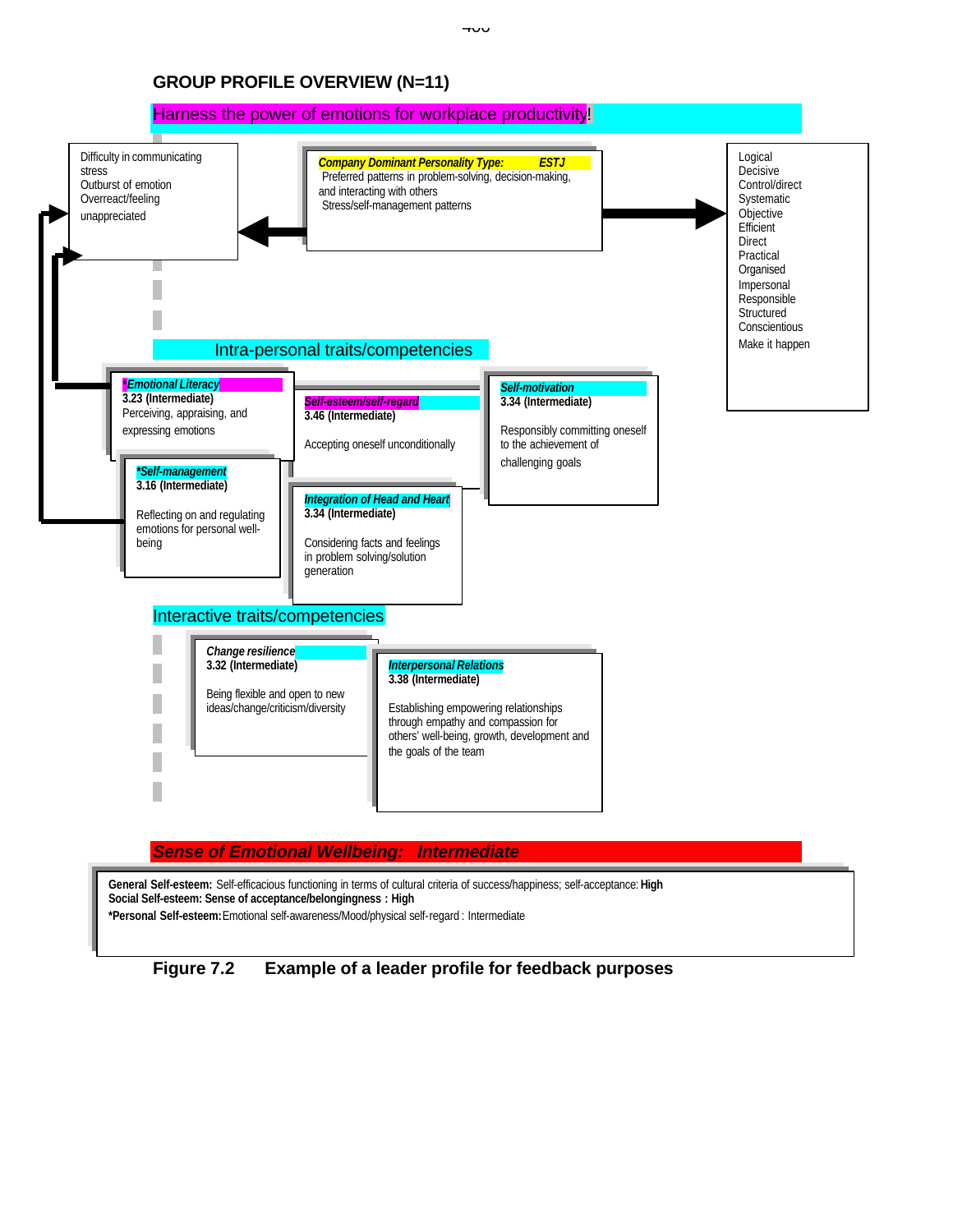informed consent and debriefing) in the administration and interpretation process, although it is recognised that in some circumstances it will be impossible to arrange for or provide full feedback.

The final report and feedback session should include a discussion about the respondent's overall personality type preferences (dominant and non-preferred functions and attitudes, the dynamics of the inferior function), self-esteem level, and degree of emotional competence (self-evaluation versus evaluation from others), and significantly strong and weak areas. Hypotheses should be made regarding the meaning of individual and clusters of high and low factors (related to the interdynamics of personality preferences, self-esteem and emotional competence), and the existence of danger signs should be conveyed, based on affirmative responses to behavioural patterns that influence leader effectiveness. This summary should also include areas that need to be further explored and verified, a prognostic statement, and recommendations regarding the weaker emotional competencies (and how these areas are influenced by the use of preferred and non-preferred functions and attitudes, and self-esteem).

In research and organisational settings, the purpose of administering the three instruments is not to identify pathology. Extremely low self-esteem and emotional competence ratings suggest a need for a follow-up and fuller examination. Respondents should be approached confidentially to discuss the low scores, and the respondent should perhaps be referred to a psychological professional. Guidance and counseling should be provided as deemed appropriate by the industrial and organisational psychologist.

Within the context of interpreting the results obtained by the three instruments, a prognostic statement is a prediction of the respondent's future potential to function and deal proactively with role behaviour requirements and workplace demands. This statement should also include a carefully worded prediction of the respondent's potential to deal with pressures and maintain emotional (psychological) well-being in the immediate future. For example, it could be concluded that a particular respondent is expected to have difficulty in efficiently dealing with everyday environmental demands and is possibly headed for depression based on his/her low scores on the total self-esteem, personal self-esteem, total emotional competency, selfmanagement emotional competency, and self-motivation emotional competency scales.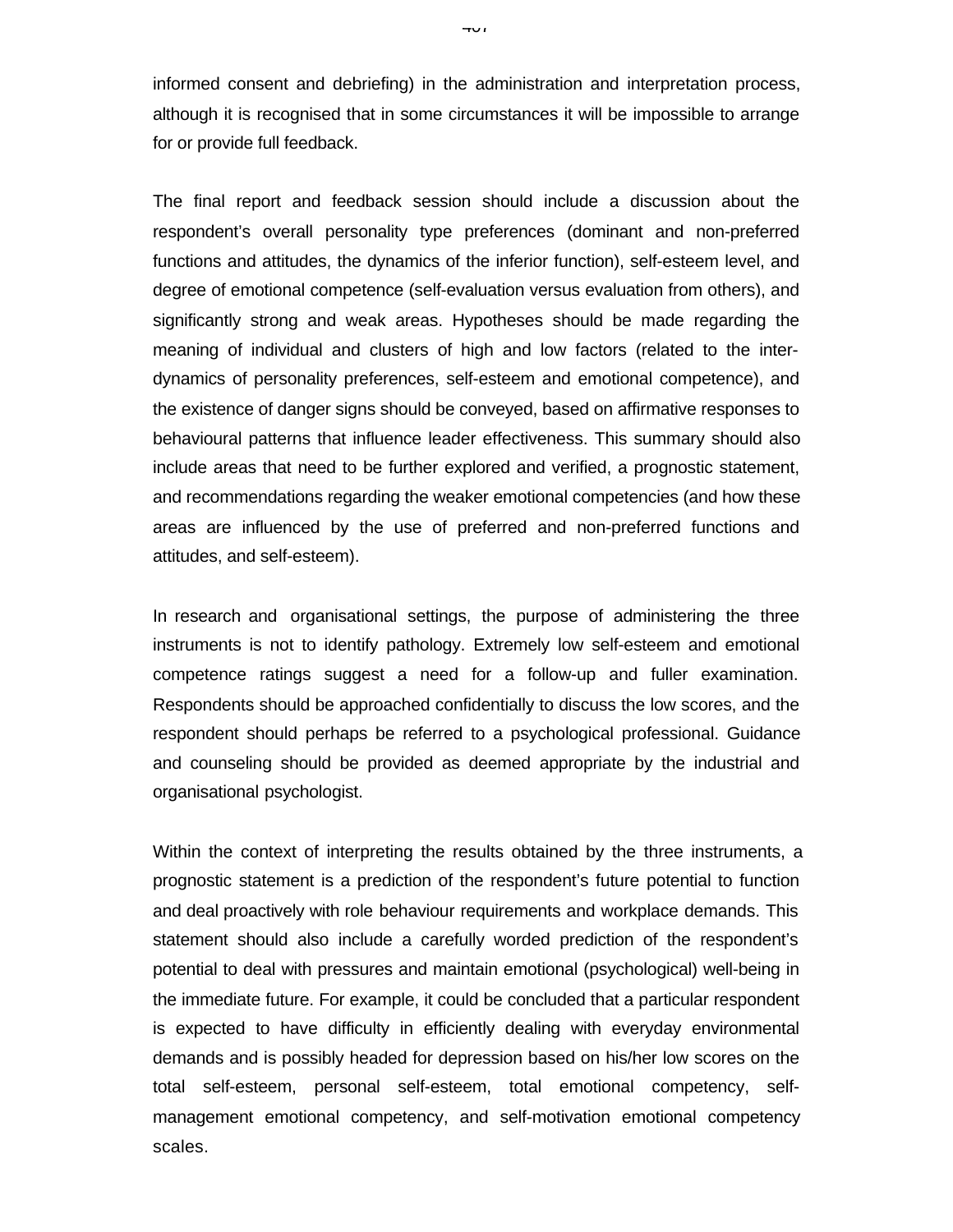Based on the nature and degree of the weaker scale components, the industrial and organisational psychologist should indicate in the report and feedback session which areas need to be improved and possible methods that could be used to attain improvement. Respondents should be guided in terms of how the development of non-preferred functions and attitudes can assist them in developing the improvement areas indicated by the 360° Emotional Competency Profiler. The influence of the inferior function and self-esteem experiences should also be discussed in the interpretation of the improvement recommendations.

## *7.3.1.2 Leader development services*

The recommended services that can be provided by the industrial and organisational psychologist to foster leader development are guidance, counseling, education, therapy and coaching. The diagnostic framework proposed in Figure 7.1 can be used as a starting point in identifying the type of service required.

### *(a) Guidance*

Guidance helps individuals who are undecided to articulate their emotional competence behavioural repertoire and then translate it into their leadership role. Guidance translates self-views and self-identities into leadership role requirements, and may work best with individuals who possess a positive self-esteem and are clear about their true type preferences.

#### *(b) Counseling*

Counseling facilitates self-reflection and cognitive restructuring in individuals who need to mature and deepen their personalities (balanced use of all four mental functions and attitudes). It helps individuals to elaborate their self-concepts by introspection and discussion of their true personality type (subjective authentic selves). The industrial and organisational psychologist who provides the counseling could use self-reflection models to facilitate the individual's conceptualisation of the authentic self (true type). Counseling may work best with individuals who want to learn more about their subjective self-views, develop their personality and enhance their self-esteem or crystallize their emotional competence ability level.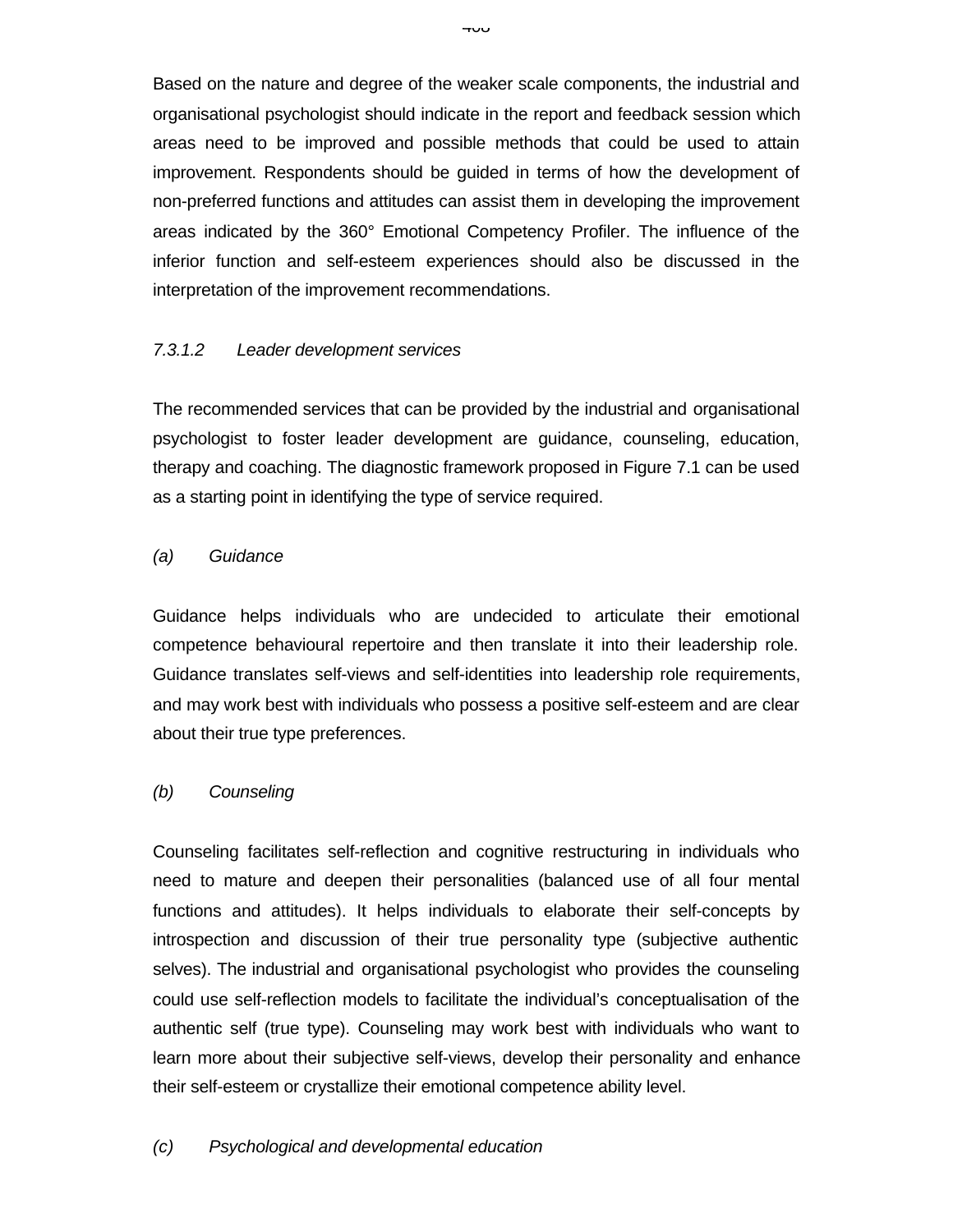Psychological and developmental education assists individuals who encounter difficulties in enacting their subjective true type preferences (authentic self) through their emotional competence behaviour. It helps these individuals to develop the emotional literacy, self-esteem, self-motivation, self-management and integration of head/heart attitudes and competencies in particular. It develops their readiness to consciously develop and use their non-preferred functions and attitudes. Individuals are oriented to developmental tasks and the attitudes and competencies that address these tasks. Psychological and developmental education may work best with individuals who want to learn to better manage their motivation and develop their personality (balanced use of the four functions and attitudes), which is self-esteem enhancing.

### *(d) Personal therapy*

Personal therapy assists individuals who have low self-esteem and who have trouble developing and modeling the required emotional competencies through the conscious use of the four mental functions and attitudes. It focuses on the drama of recurring behavioural patterns to help individuals examine personal motives, limiting self-views and experiences of distress (emotional dissonance) due to low selfesteem. Problem areas are identified and potential interventions are discussed. Personal therapy may work best with individuals whose low self-esteem, anxiety, and distress thwart their efforts to demonstrate and model emotional competence behaviour.

#### *(e) Coaching*

Coaching assists individuals who encounter problems adjusting to their leadership role and the role requirement of modeling emotional competence behaviour. It helps individuals to cope with role requirement demands and organisational culture by mentoring, rehearsing, and training. It also helps individuals to resolve conflicts between experiences of deep authenticity and inauthenticity in modeling emotional competence behaviour.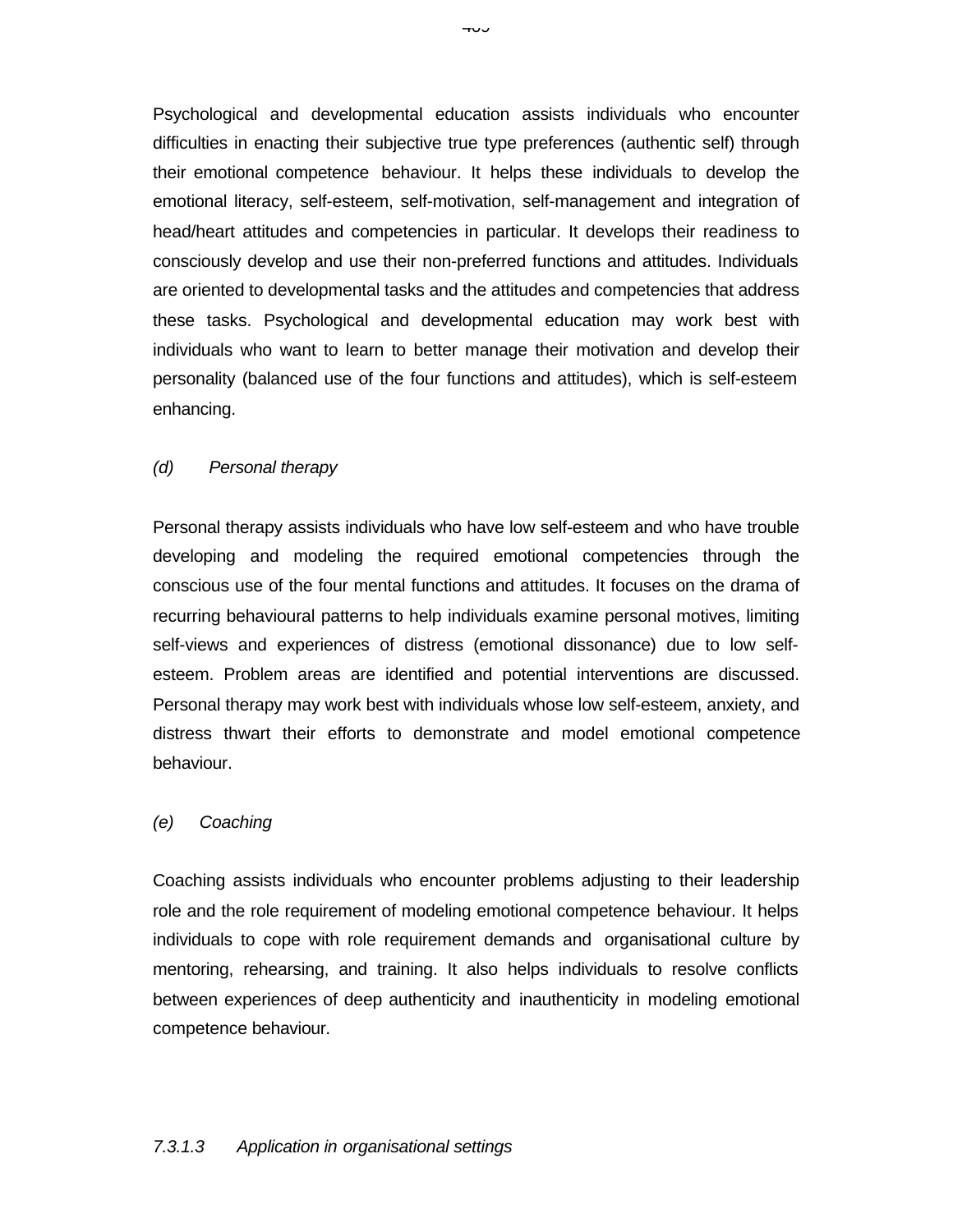The overrepresentation of ESTJ and ISTJ types suggest the prevalence of the Thinking and Judging personality preferences in a typical manufacturing organisational environment. The challenge for Industrial and organisational psychologists is to understand and support the natural style and developed skills of the IJ, IS, EJ, and ET leaders while assisting them in seeing the benefits of modifying those skills and that style in developing and demonstrating emotionally competent behaviour.

#### **COMMENT**

Appendix A provides an example of a typical organisational report which contains examples of how the information obtained from the measurements of personality preferences, self-esteem and emotional competence can be applied by industrial and organsational psychologists. All three companies from which the samples were chosen received similar reports. The uniqueness of the particular participants in their unique work settings was captured in their respective organisational reports. Due to the predominant ESTJ/ISTJ profile, all three companies' shared common principles regarding their personality preference leadership styles. However, uniqueness was found in terms of the emotional competence strengths and self-esteem levels.

#### **7.3.2 Recommendations for further research**

The recommendations are based on the research findings from the empirical study, and they are intended for populations working with individuals in organisational settings, such as industrial and organisational psychologists, human resource practitioners, organisational development practitioners and employee wellness practitioners.

*Future research recommendation 1: It is recommended that future researchers review this limited study and other available literature to acquaint themselves with the theory underlying the constructs personality preferences, self-esteem and emotional competence, and the relationship between the three constructs.*

This research study revealed that, however limited, there is a tendency to a relationship between self-esteem and the ability to demonstrate emotionally competent behaviour, particularly with regard to the EP and EN personality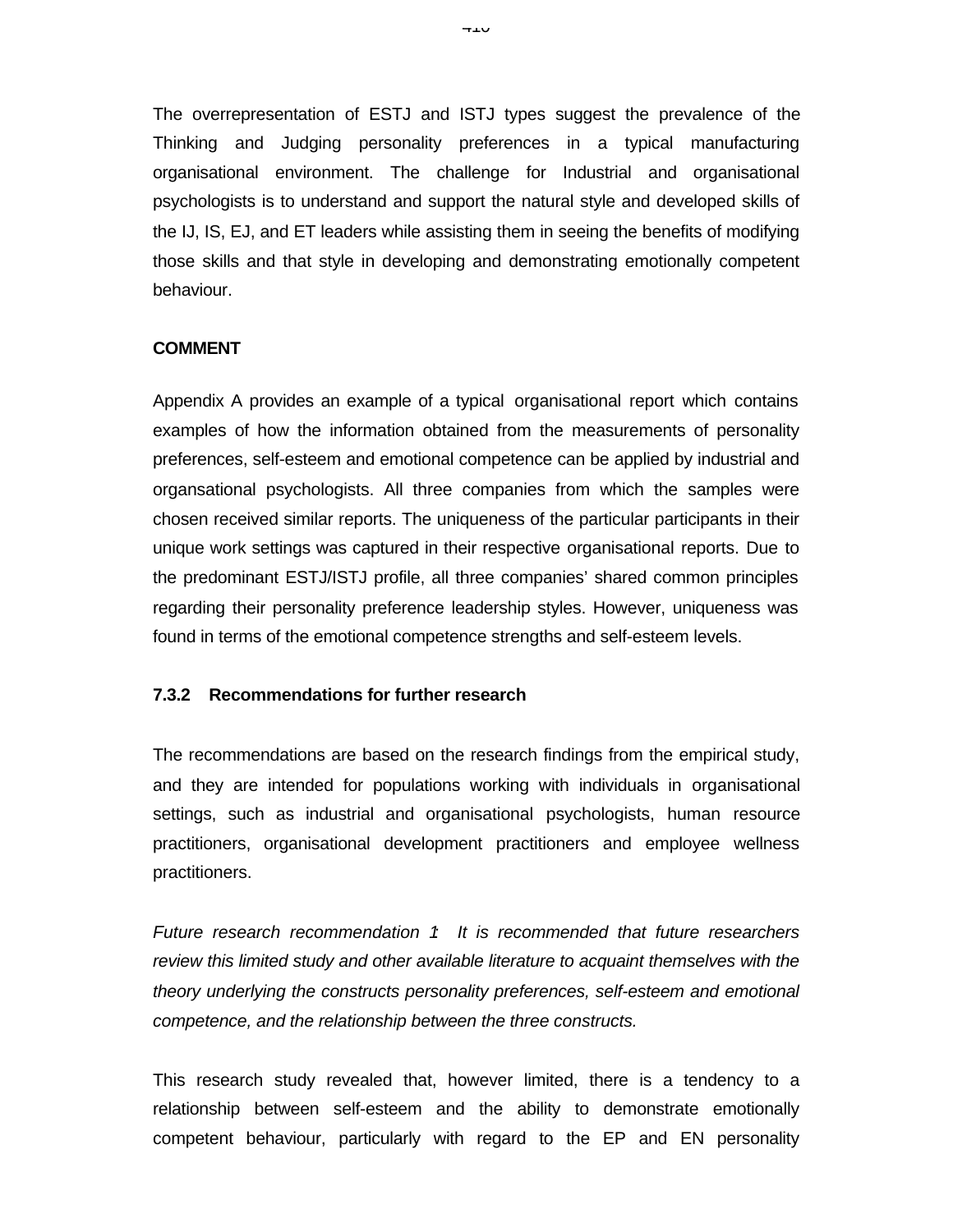preference types. After developing a better understanding of the natural human behaviours inherent in each of the MBTI personality preferences and the relationship to self-esteem (as measured by the CFSEI-AD) and emotional competence (as measured by the 360° Emotional Competency Profiler), industrial and organisational psychologists can begin to apply this understanding to develop interventions that will help leaders to improve their self-esteem and emotional competence.

*Future research recommendation 2: It is recommended that future researchers replicate this study by substituting different personality, self-esteem and emotional competence inventories.*

By substituting different personality, self-esteem and emotional competence inventories, such as the Bar-On EQi, the Rosenberg Self-esteem Scale and the 16 PF, the relationship between these constructs may further the body of knowledge on the effect of personality variables such as personality preferences and self-esteem on the ability to demonstrate emotionally competent behaviour.

These measurements could also affect all research questions and hypotheses dealing with the relationship between personality, self-esteem and emotional competence.

*Future research recommendation 3: It is recommended that future researchers expand this study by broadening the sample.*

This study may be limited by the choice of the sample. The sample could be expanded to represent a broader representation of Blacks, Whites, males and females, as well as a balanced representation of the different MBTI personality types to be able to generalise the findings to other populations.

*Future research recommendation 4: It is recommended that future researchers conduct longitudinal studies to test the consistency of personality preferences, selfesteem and emotional competence from early, middle and late life adulthood.*

It is important for researchers to investigate the findings occurring in different life and career stages. Only if the finings are consistent over time, will industrial and organisational psychologists be able to identify means for individuals to reveal psychological information about themselves. Consistent findings, over time, may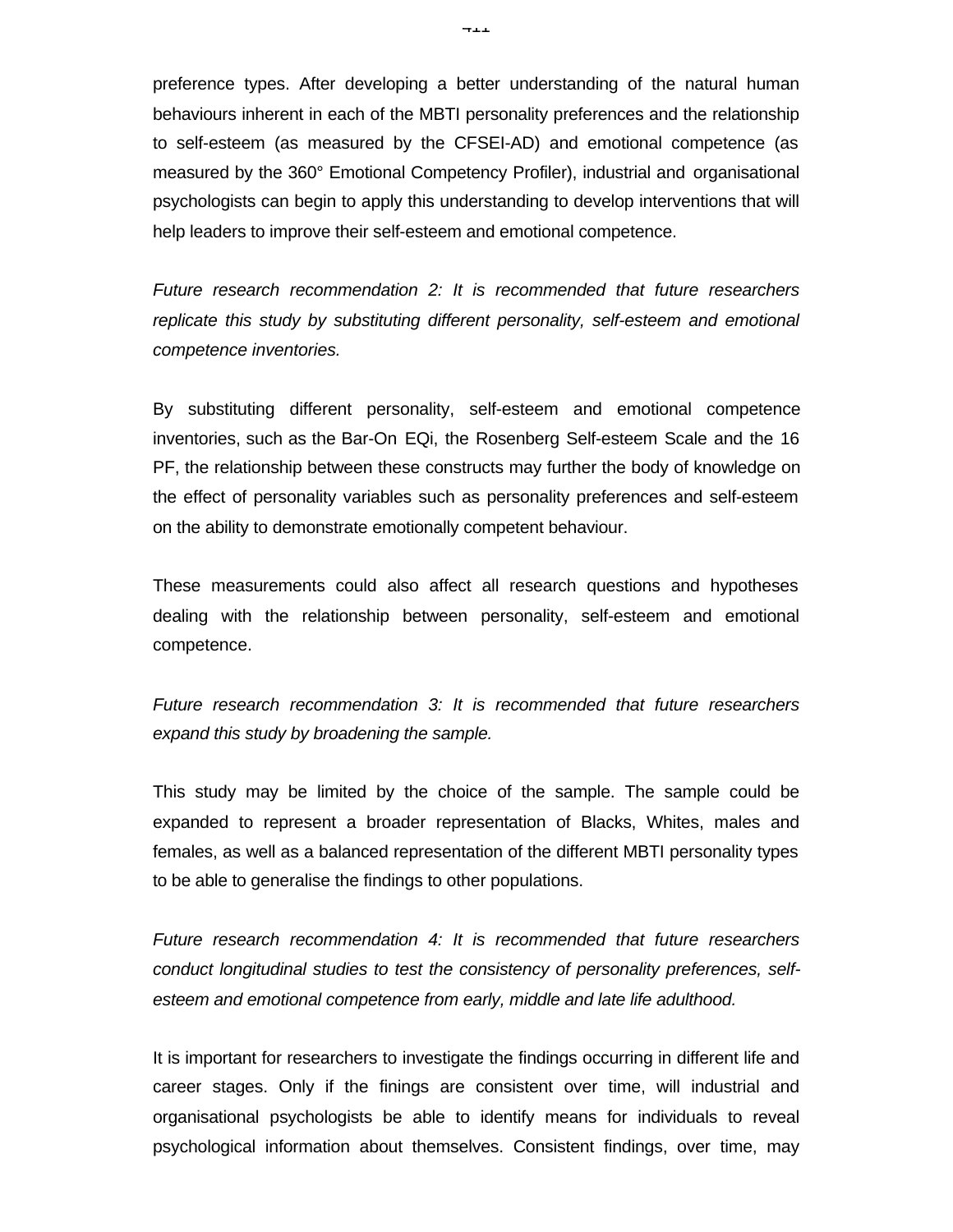assist industrial and organisational psychologists in interpreting the information, and to create a practical, reliable profile to help identify leader development potential.

*Future research recommendation 5: It is recommended that future researchers investigate the unique effects of specific emotions and self-views on personality type development.*

If further studies show that self-views and specific emotions (such as anger, depression, anxiety) may lead to the eruption of the inferior function, the information could be used to design therapeutic techniques to assist individuals in applying emotional competencies in managing these views and emotions. This in turn may aid personality development.

*Future research recommendation 6: It is recommended that future researchers conduct longitudinal research on the effect of development and therapeutic interventions on self-esteem and emotional competence.*

Longitudinal studies could broaden an understanding of the relationship dynamics between self-esteem (as a measure of self-awareness and psychological well-being) and self-evaluation measures in 360° assessments. Furthermore, such research could add knowledge about the malleability of adult self-esteem and its effect on emotional competence. Leaders could also be trained in attributional tendencies (the tendency to distort one's interpretation of one's own and others' behaviour, while ignoring psychological and environmental factors that affect one's behaviour). Individuals could be taught to detect and avoid attributional biases. Individuals' attributions for their own behavioural performance have dramatic effects on subsequent motivation, effectiveness, and personal attitudes such as self-esteem. For instance, people tend to give up, develop lower expectations for future success, and experience decreased self-esteem when they attribute low ratings to a lack of ability. However, attributional training can improve both motivation and effectiveness by teaching individuals to attribute their low ratings to a lack of effort rather than to a lack of ability (Kinicki & Kreitner, 2003).

Findings from future studies of this nature could be applied to practical problems in organisational settings such as job burnout, job motivation and organisational productivity. The findings derived from the suggested studies may also contribute to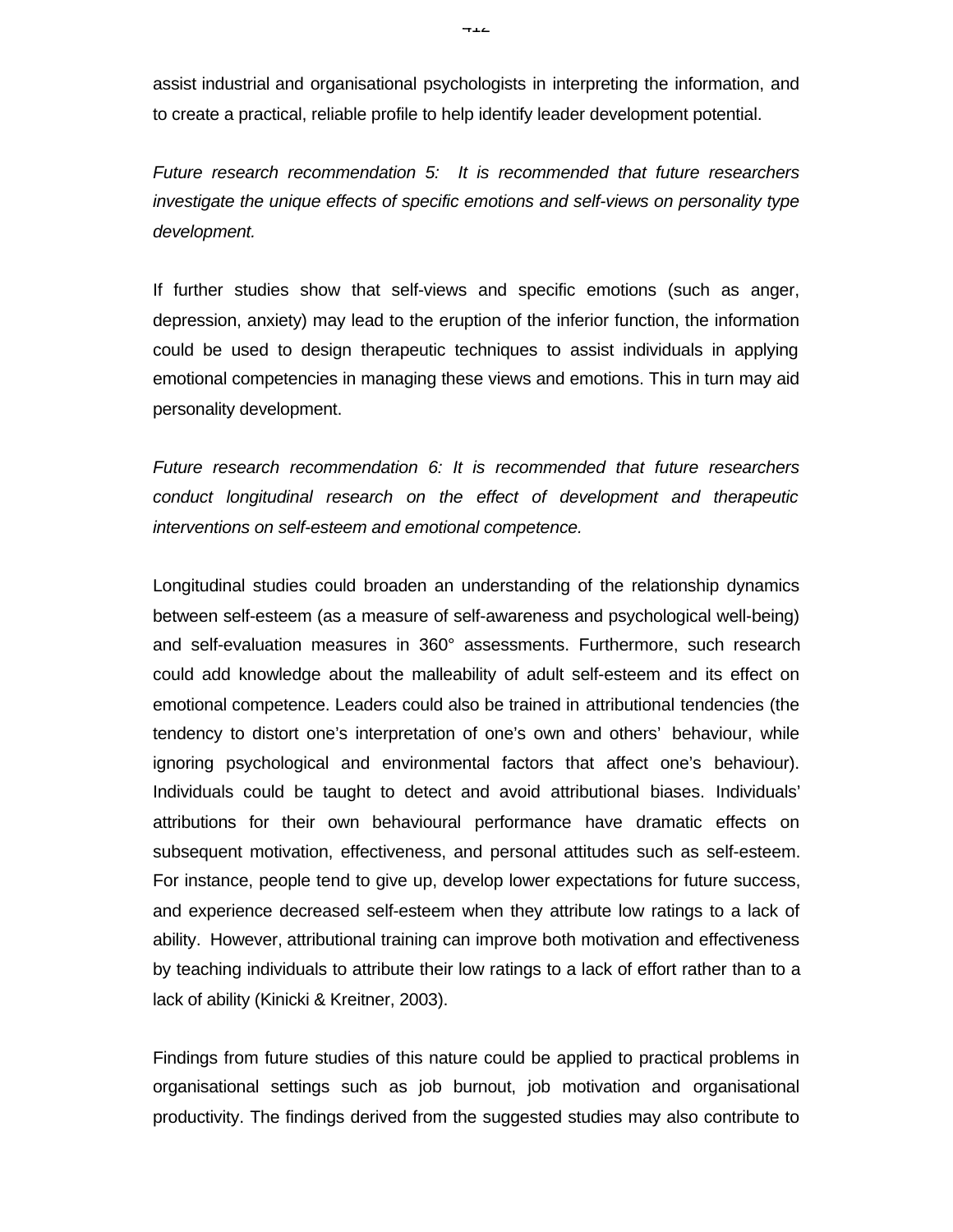the general enlightenment of leaders and industrial and organisational psychologists, helping leaders to develop more positive attitudes to personal development.

*Future research recommendation 7: It is recommended that future researchers conduct studies on investigating the items of the 360° ECP with a view to improving the internal consistency reliabilities of the measuring instrument*

The specific items of the 360° ECP which may be investigated with a view to potentially improving the internal consistency reliabilities of the measuring instrument are item 1 (on the Emotional Literacy scale); item 13 (on the Self-management scale) and item 41 (on the Integration of Head and Heart scale).

*Herewith the second and final empirical research aim has been achieved, namely to formulate recommendations for the discipline of Industrial and Organisational Psychology, particularly with regard to leader development, and further research based on the findings in the research.*

### **7.4 INTEGRATION OF THE RESEARCH**

The integrated meta-framework presented in this research suggests that personality preferences and self-esteem exert their effects on the demonstration and modeling of emotional competence through the interactions with mental functions and attitudes, confirming the effect of cognition and affect in developing and demonstrating emotional competence. Although the literature review provided evidence of the recognised reciprocal influence of personality, self-esteem, affect and cognition on emotional competence, as to this date, no evidence could be found of organisational studies that have examined the interface between personality preferences, selfesteem and emotional competence, that is, the way deep authenticity (true type) and surface authenticity (high self-esteem) influence the modeling of emotional competence as an aspect of leader effectiveness, and how the development of emotional competence fosters personality development and the enhancement of selfesteem. Furthermore, the empirical study provided limited evidence of the relationship between personality preferences, self-esteem and emotional competence due to the sample limitations.

Four lines of research can be delineated in this research project. The first line of inquiry pertained to the way in which personality type development and authentic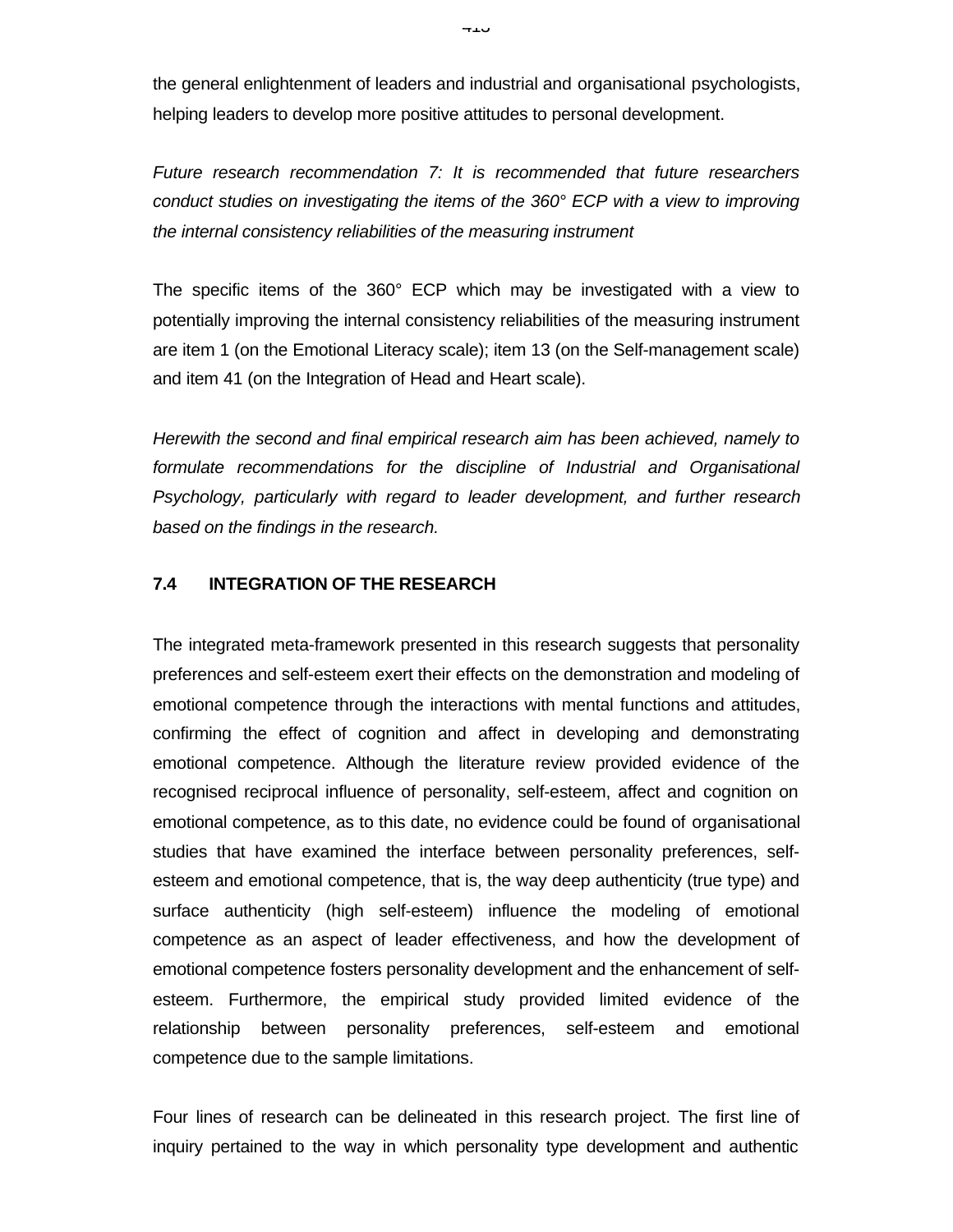self-expression (true type expression) influences self-esteem (that is, the relationship between personality preferences and self-esteem). The research on the relationship between personality preferences and self-esteem provided a theoretical foundation for future work on how experiences of inferior function eruption may influence basic mood states or measures of psychological well-being. Additional research on the unique effects of specific emotions and self-views on personality type development, is also important for future investigation.

The second line of research pertained to the influence of personality preferences on the demonstration and modeling of emotional competence. The research indicated that particular personality types may potentially associate with particular aspects of emotional competence. Furthermore, training in and development of emotional competence may potentially aid in the conscious, balanced use of the four mental functions and attitudes, and thus promote personality development which is selfesteem strengthening. Additional research could use different personality and emotional intelligence inventories to further investigate the relationship between personality and emotional competence.

The third line of research pertained to the relationship between self-esteem and emotional competence. It was noted that self-esteem influenced individuals' selfevaluations of their emotional competence. Longitudinal research on the effect of development (repeated 360º feedback mechanisms) and therapeutic interventions on self-esteem and emotional competence could broaden the understanding of the relationship dynamics.

Finally, the fourth line of research investigated the ability of personality preferences and self-esteem to predict emotional competence. Self-esteem was found to be a better predictor of behaviour than the MBTI personality preferences. However, additional research on the prediction ability of the CFSEI-AD in particular is recommended.

The limitations of the research highlighted the under-representation of MBTI personality types and balanced representation of Blacks, Whites, males and females. Irrespective of these limitations and the findings obtained, the value of the research may not lie in any immediate tangible product, but rather in its process – its ability to bring together various paradigmatic perspectives (historical and emerging contemporary perspectives) that attempt to further the industrial and organisational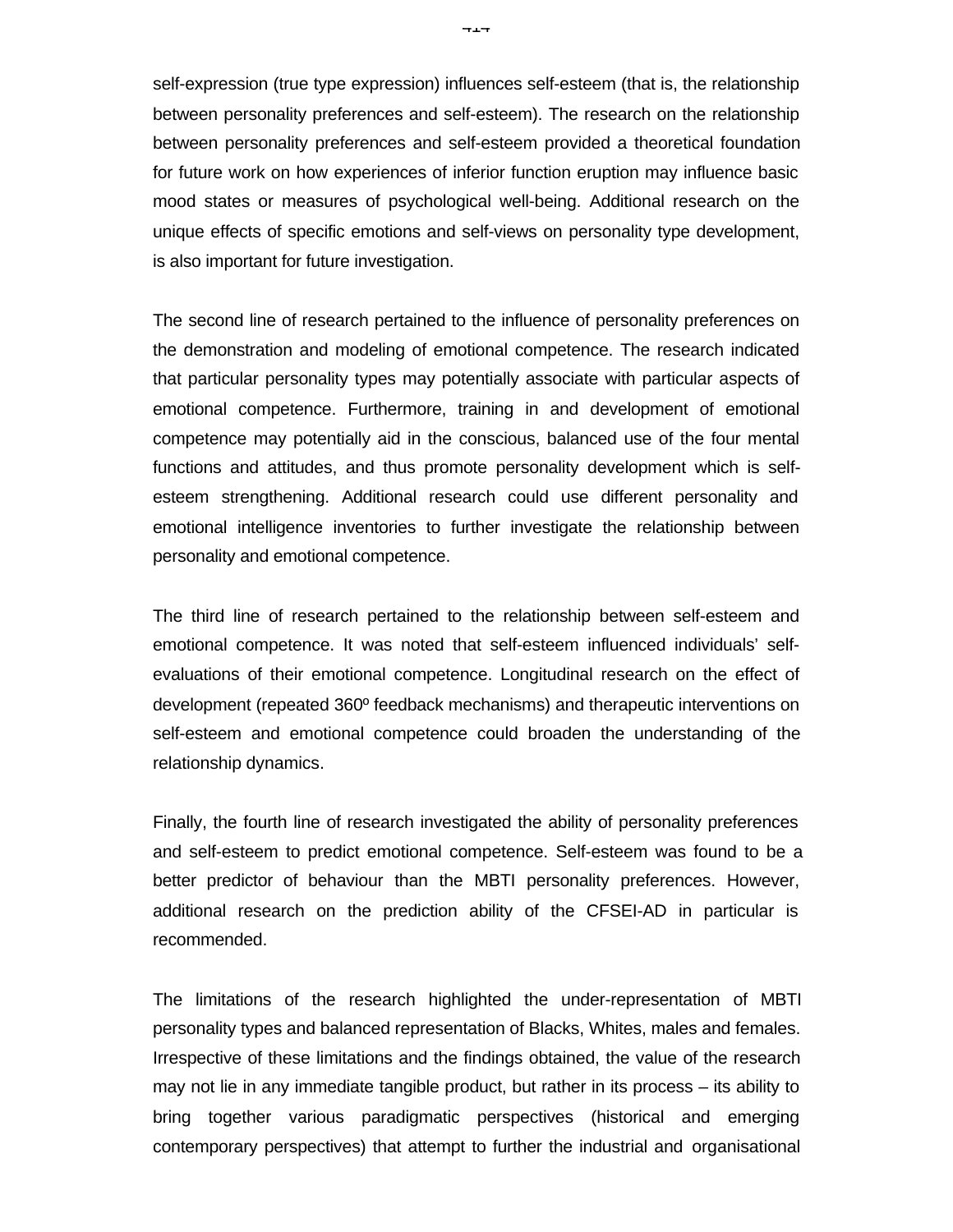psychologist's knowledge and understanding of the role of cognitive-affective psychological determinants (in particular, personality preferences and self-esteem) in developing effective, emotionally competent leaders.

The research project may have achieved a number of modest, though useful, intermediate objectives, such as legitimising the search for theoretical commonalities and relationships among three diverse constructs (personality preferences, selfesteem and emotional competence); identifying several personality, socio-cultural, and person-environment interaction variables that could serve as a springboard for future inquiry into the relationship between the MBTI personality preferences in particular and emotional competence; and recognising the theory-practice rift regarding the concepts of emotional intelligence and emotional competence, potentially leading to further research and empirical inquiry in organisational settings.

In conclusion, it is trusted that the research has helped set a valuable precedent in Industrial and Organisational Psychology – that is, the coming together of historical and emerging contemporary psychological perspectives to identify and consider an integrated approach to pressing problems of scientific and practical import in the field of leader development. It is hoped that the integrated perspective presented by this research will promote the convergence of paradigmatic approaches whilst retaining the uniqueness of the different perspectives. The advances in knowledge about the psychological processes involved in the demonstration of emotional competence will hopefully enhance the industrial and organisational psychologist's capability and understanding of emotional competence in the workplace. Furthermore, it is trusted that the growing recognition of the shifting organisational priorities regarding leader effectiveness has provided the motivation for applying this knowledge to the workplace in new ways.

The industrial and organisational psychologist's continued positive "emotionality" about the field will, however, critically depend on the extent to which further research yields new knowledge and fosters the development of practical procedures that significantly enhance individual well-being, leader effectiveness and organisational productivity in a business environment characterised by rapid and dynamic change.